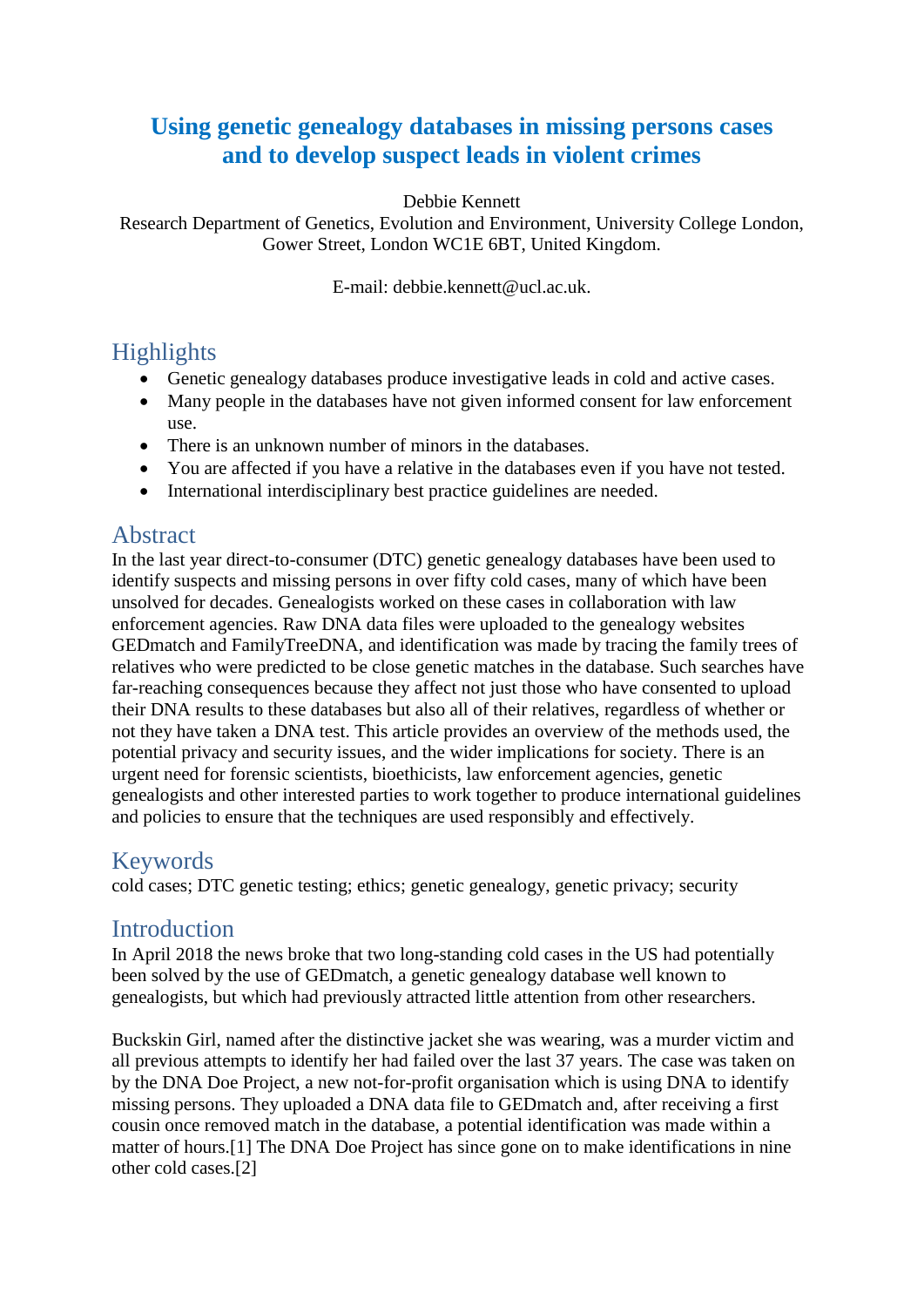The Golden State Killer was a serial killer and rapist who went on a ten-year crime spree in California between 1976 and 1986 but had evaded detection. Genetic genealogist Barbara Rae-Venter, working with the FBI and law enforcement officers from Contra Costa County District Attorney's office, was able to identify a suspect after a DNA data file was uploaded to GEDmatch, though in this case the matches were more distant and it took several thousand hours of genealogical detective work.[3–6] Rae-Venter had previously worked with law enforcement agencies and used genetic genealogy techniques to identify an abducted girl, Lisa Jensen, and serial killer, Terry Peder Rasmussen, who was responsible for the Allenstown murders in New Hampshire.[7,8] The use of genetic genealogy in these cases received little coverage at the time and it was the Golden State Killer case which brought the technique to public attention. Rae-Venter has since worked on multiple additional cases, both perpetrator and unidentified victim, including some actives cases. She has also helped to train law enforcement agents.[9–11]

In May 2018 Parabon NanoLabs announced the launch of a forensic genetic genealogy service.[12] By the end of January 2019 they had identified suspects or victims in 25 cold cases.[13] The methodology is described in a paper by Greytak et al.[14]

In January 2019 the DTC genetic testing company FamilyTreeDNA (FTDNA) announced that it was testing samples for the FBI and allowing them to upload profiles to its database.[15] Bode Technology announced the launch of a forensic genealogy service in February 2019.[16]

A survey of 1,587 US residents over the age of 18 found that the majority of respondents supported the police use of genealogy databases to identify perpetrators of violent crimes, perpetrators of crimes against children, and missing persons. The majority of respondents were not in favour of such usage to identify perpetrators of non-violent crimes. [17] Since then, genetic genealogy databases have been used to identify the mothers of two abandoned babies and for some people this is a step too far.[18,19]

The use of consumer DNA databases by law enforcement has sparked a privacy debate, and there have been calls for regulation and oversight. [20] [21] [22] [23] [24]. In order to have an informed debate on the subject and to shape public policy internationally it is important to have an understanding of the methodology involved and to appreciate the implications. This article attempts to lay the foundations for further discussion.

#### What is genetic genealogy?

Genetic genealogy is the term used to describe the combination of genealogical research with DNA records to form conclusions about relationships.[25] There is a long history of interdisciplinary research on genetic genealogy based on Y-chromosomal DNA (Y-DNA) data, including in forensic research.[26,27] Mitochondrial DNA (mtDNA) also has a long tradition in forensic science and has been used in combination with genealogical techniques in a number of identification studies, most notably that of Richard III.[28] The first DTC Y-DNA and mtDNA tests became available in the year 2000.[29] Y-DNA testing has inspired a "genetic genealogy revolution" with many amateur family historians running their own surname studies and contributing to the scientific discovery process.[30]

The first autosomal SNP DNA tests for genealogy purposes became available in 2009 with the launch of 23andMe's Relative Finder feature.[31] The methodology behind the feature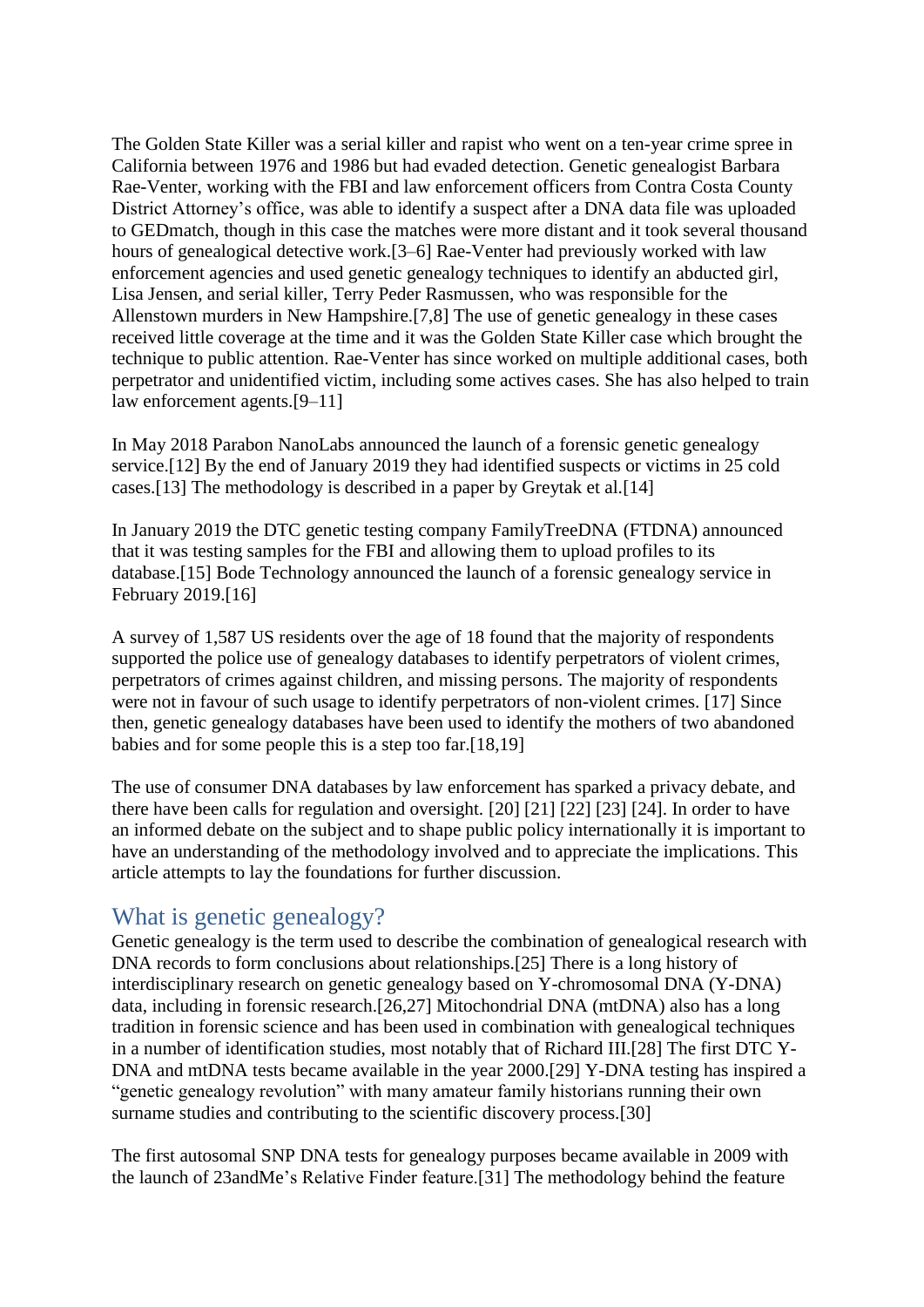was published in 2012.[32] An autosomal DNA test provides the user with a list of DNA matches and a prediction of the possible relationship or range of relationships based on the amount of DNA shared. Relationships can be reliably predicted within relatively narrow ranges up to about the second cousin level but become more difficult to predict for more distant relationships because of the increasing spread of values around the mid-point estimate for ever more distant relationships.

Autosomal DNA relative-matching tests are now also offered by AncestryDNA, FTDNA (the Family Finder test) and MyHeritageDNA. Living DNA, a UK-based company is currently beta testing a relative-matching feature known as Genetic Networks.[33] The methodology used by these companies has not been subjected to peer review. AncestryDNA has published a white paper explaining the matching process.[34] FTDNA has provided some technical information in its Learning Center.[35] MyHeritage has described its methods in a blog post.[36] Each company uses different methods for IBD (identical by descent) detection and sets different match thresholds. As a result, the relationship predictions can vary from company to company.

As a check on the relationship predictions provided by the companies, genealogists led by Blaine Bettinger have set up a collaborative citizen science project known as the Shared cM (centimorgan) Project.[37] By August 2017 the project had collected empirical data on over 25,000 known genealogical relationships.[38] Problems of data input errors and misattributed relationships are offset by the large number of submissions.

The power of genetic genealogy lies in the comparison process and the ability to search for genetic matches in a database.[39] As the cost of testing has come down and the DTC databases have grown in size, DNA testing has become an increasingly useful tool for genealogy. By February 2019 it was estimated that more than 26 million people had taken a DTC genetic test.[40] By 2021 there are likely to be over 100 million people in the DTC databases.[41]

The growth of the DTC DNA databases has been accompanied by a corresponding increase in the availability of online genealogical records. Large quantities of records from around the world have been digitised and indexed and made freely available online on the FamilySearch website. Subscription websites such as Ancestry.com, Findmypast, Geneanet and MyHeritage provide access to censuses, birth, marriage and death records, electoral registers, newspaper articles and a variety of other historical records from many different countries. The FamilySearch Wiki [\(https://www.familysearch.org/wiki\)](https://www.familysearch.org/wiki) provides a useful guide to the availability of records around the world. There are many websites which allow users to upload family trees, and trees are often uploaded to the DNA websites as well. In addition, Facebook and other social media sites can be used, along with people search websites (eg, BeenVerified, Intelius, 192.com) and directories, to find information about living people. Research which once used to take months or years to do by visiting the repositories in person can now be done at home on a computer in a matter of hours.

The growth of the genetic genealogy databases, combined with the greater availability of genealogy records has been a boon for genealogists, and has also been instrumental in helping people with unknown parentage, such as adoptees, donor-conceived individuals and foundlings, to identify their biological parents.[42–44] Success stories, mostly in the US, have attracted a lot of media attention. The methods used in unknown parentage searches are equally applicable to identify criminals and missing persons and it was therefore inevitable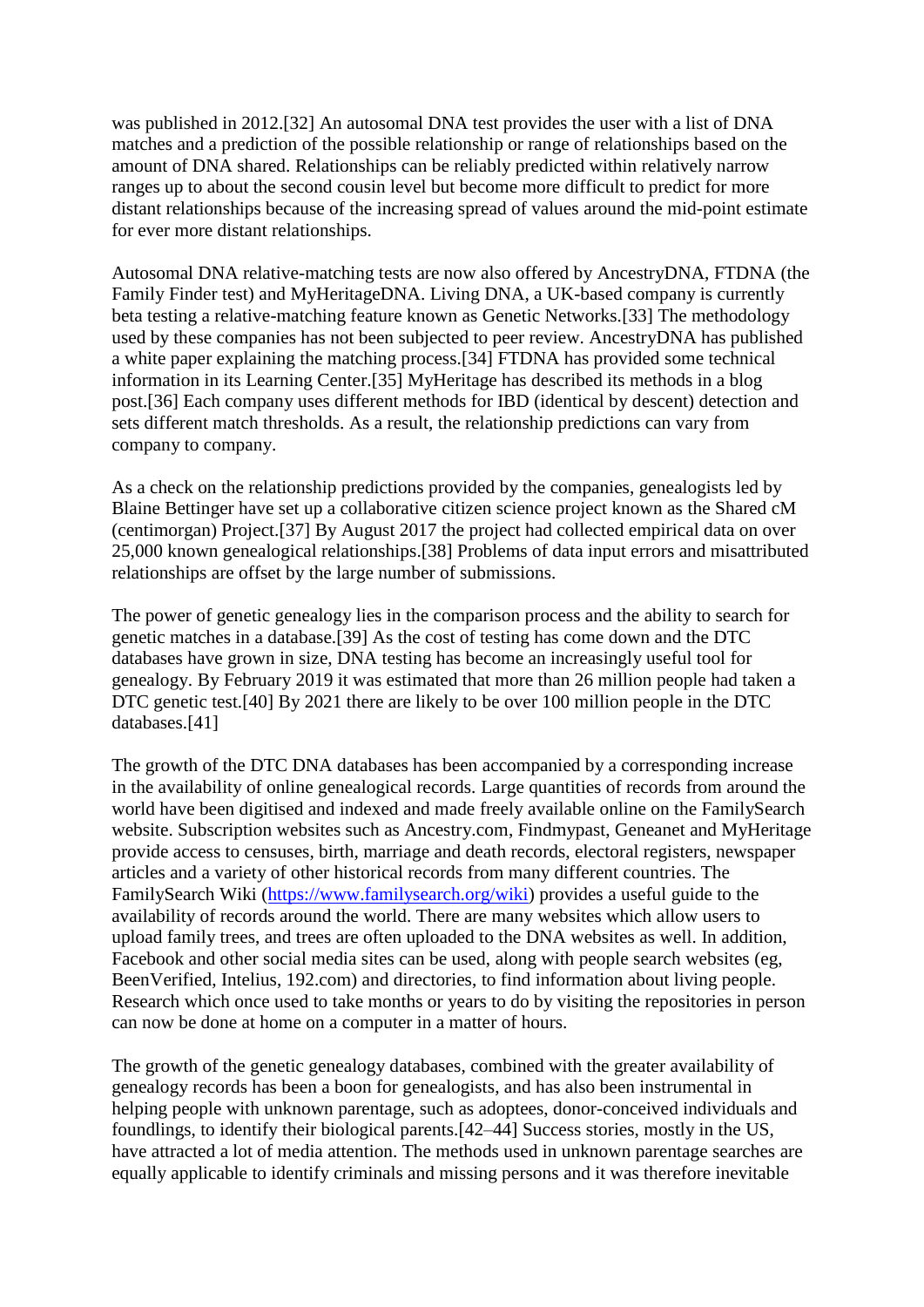that law enforcement agencies would seek to access the genetic genealogy databases if no matches could be found in their own databases.

### Y-STR databases

Y-chromosome STRs (short tandem repeats) can be used to find paternal relatives in a genealogy or forensic database. Y-STR haplotypes have the advantage that more distant relationships can be identified than those with autosomal genetic markers. However, the STR tests currently used both in forensics and genealogy contain some rapidly mutating Y-STRs and can reveal differences between closely related paternal relatives. The feasibility of using Y-STRs to predict surnames was investigated in a UK population by King et al in 2006. The approach was found to be most successful with rare surnames, which constitute around 42% of the UK population.[45] The link between the surname and the Y-chromosome was weak for more common surnames. A specific rare surname of interest is less likely to be represented in a DNA database so the approach would be most useful for intermediate frequency surnames.[30] Gymrek et al looked at the possibility of inferring surnames from the previously publicly available Y-STR databases, Ysearch [\(www.ysearch.org\)](http://www.ysearch.org/) and SMGF [\(www.smgf.org\)](http://www.smgf.org/). These databases contained ~135,000 records representing ~39,000 unique surnames. They had a success rate of  $\sim$ 12% in recovering the surnames of US males of European ancestry, but in 5% of cases the wrong surname was returned and in 83% of cases no inference could be made.[46]. King and Jobling found that there are some common Y-STR haplotypes shared across many different surnames.[30] Other researchers have noted the finding of convergent haplotypes, belonging to different subhaplogroups (branches of the Ychromosome tree).[47–49] These haplotypes would likely share a common ancestor over a thousand years ago prior to the adoption of surnames, thus confounding attempts to infer surnames. Genealogists using Y-STR testing in their surname projects generally use a 37-Y-STR test as a starting point, and can increase the number of markers up to 67, 111 or 700 STRs if need be.[50] In contrast, the Y-profiling kits for forensic use cover between 17 and 27 Y-STRs.

In view of the above statistics, it is not surprising that attempts to use Y-STR matches in genetic genealogy databases have not been very successful. Genetic genealogy Y-STR databases were first used by law enforcement in 2012 to investigate the 1991 murder of Sarah Yarborough.[51] A Y-STR match was said to indicate that the suspect's surname was Fuller. In an awkward coincidence there was a William Fuller who was a colleague of the victim's father. His daughter was the best friend of the victim. His name was mentioned in newspaper reports but he was the wrong age to be a suspect and had no family members who fitted the profile. The killer has never been found.[52] The Yarborough case sparked a debate in the genetic genealogy community about the reliability of the methods used and ethical concerns about the surreptitious way in which attempts were made to obtain genealogy information.[53]

In 2015 Michael Usry was targeted as a suspect in the 1996 murder of Angie Dodge in Idaho Falls, Idaho, after a partial Y-STR match (34/35 markers) was found between DNA from a semen sample taken from the crime scene and a profile uploaded by his father to the public SMGF database. Usry was subsequently eliminated from the enquiry after providing a DNA sample, but suffered the stress of waiting for nearly a month to receive the results before his name could be cleared.[54] The fallout from this case resulted in the closure of the SMGF database.[55] However, public Y-STR databases were successfully used in 2016 to identify the surname of a suspect in a 1991 cold case in Phoenix, Arizona.[56]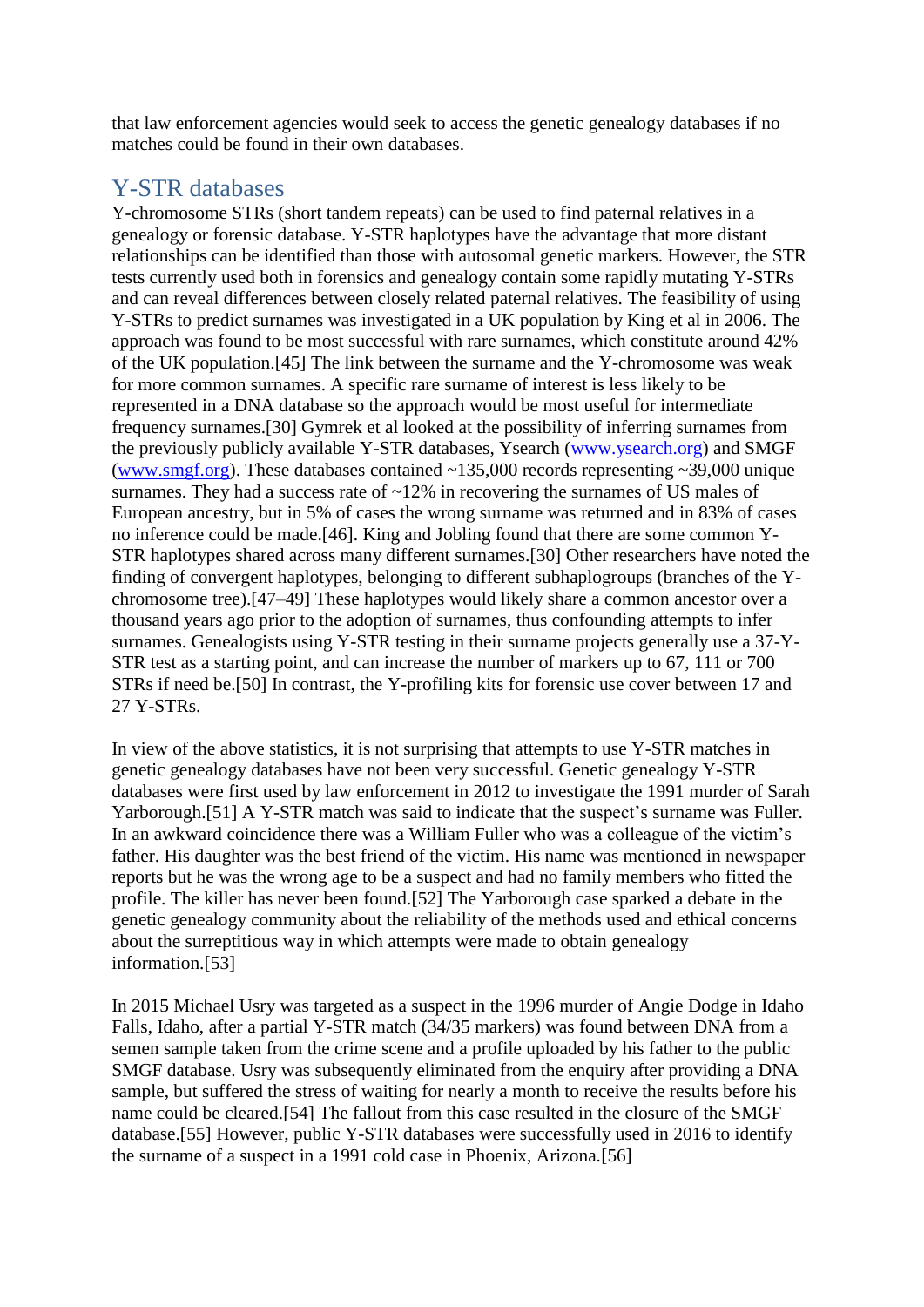In the Golden State Killer case, investigators initially targeted a 73-year-old man in a nursing home in Oregon after identifying a 12-STR match in the public Ysearch database which included one rare marker in common with the suspect's DNA. FTDNA, the company who sponsored Ysearch, received a subpoena in March 2017 forcing them to reveal the identity of the customer and the payment method. The kit had been paid for by the man's daughter, but she was not informed of the investigators' decision to take a DNA sample from her father.[57]

Ysearch was shut down by FTDNA in May 2018 because of concerns about the European Union's General Data Protection Regulation.[58] AncestryDNA stopped offering Y-DNA tests in 2014 and shut down their Y-STR matching database.[59]. FTDNA hosts the only Y-STR matching database for genealogists and, as of April 2019, they have over 700,000 Y-STR records in their database.[60] FTDNA now allows law enforcement uploads and their database could potentially have much greater predictive power than the public databases previously used in forensic investigations.

If genealogical Y-STR databases are to be used by law enforcement agencies, it is important that the relevance of the match is not overstated and the uncertainty of the inference is quantified to avoid implicating private individuals unnecessarily in criminal investigations. There are well established statistical methods based on haplotype frequencies for estimating the weight of evidence of a Y-STR match which have been implemented in the forensic Ychromosome haplotype reference database (YHRD).[61] Anderson and Balding have proposed a new technique to estimate the number of males with a Y-profile in a population based on population genetics methods. [62] These methods could potentially be adapted to interpret matches in genealogical Y-STR databases.

#### Forensic versus genetic genealogy autosomal DNA tests

Forensic DNA testing primarily uses autosomal STRs (short tandem repeats). The number of markers tested varies by jurisdiction, but current tests use between 16 and 23 autosomal STRs.[63,64] As of 30 September 2018, the UK National DNA Database had DNA samples from 5,436,235 individuals representing about 8% of the population.[65] In September 2018 the FBI's CODIS database had DNA profiles for 16,809,115 offenders and arrestees representing about 4% of the US population.[66] A familial search in one of these databases can most likely at best identify a potential sibling, parent, or child of the target.[67]

DTC genetic tests are done on DNA microarrays (chips) which sample several hundred thousand autosomal SNPs (single nucleotide polymorphisms) scattered across the genome. The companies have used different chips over the years, such as the Illumina OmniExpress and the Global Screening Array, with the number of SNPs varying from 550,000 up to about 900,000. The use of genome-wide SNP chips allows the companies to provide predictions of relationships for second, third and more distant cousins.[32,68]

The genetic genealogy market is dominated by four companies: AncestryDNA has now tested nearly 15 million people,[69] 23andMe has tested over ten million,[70] MyHeritage has tested 2.5 million people, and FTDNA is reported to have an ancestry database of 2 million people.[40] See Table 1 for a comparison of consumer and law enforcement databases.

| <b>Database</b> | Database size | <b>Markers</b> | <b>Usage</b>    |
|-----------------|---------------|----------------|-----------------|
| <b>CODIS</b>    | 16 million    | <b>STRs</b>    | Law enforcement |

Table 1. A comparison of consumer and law enforcement databases as of April 2019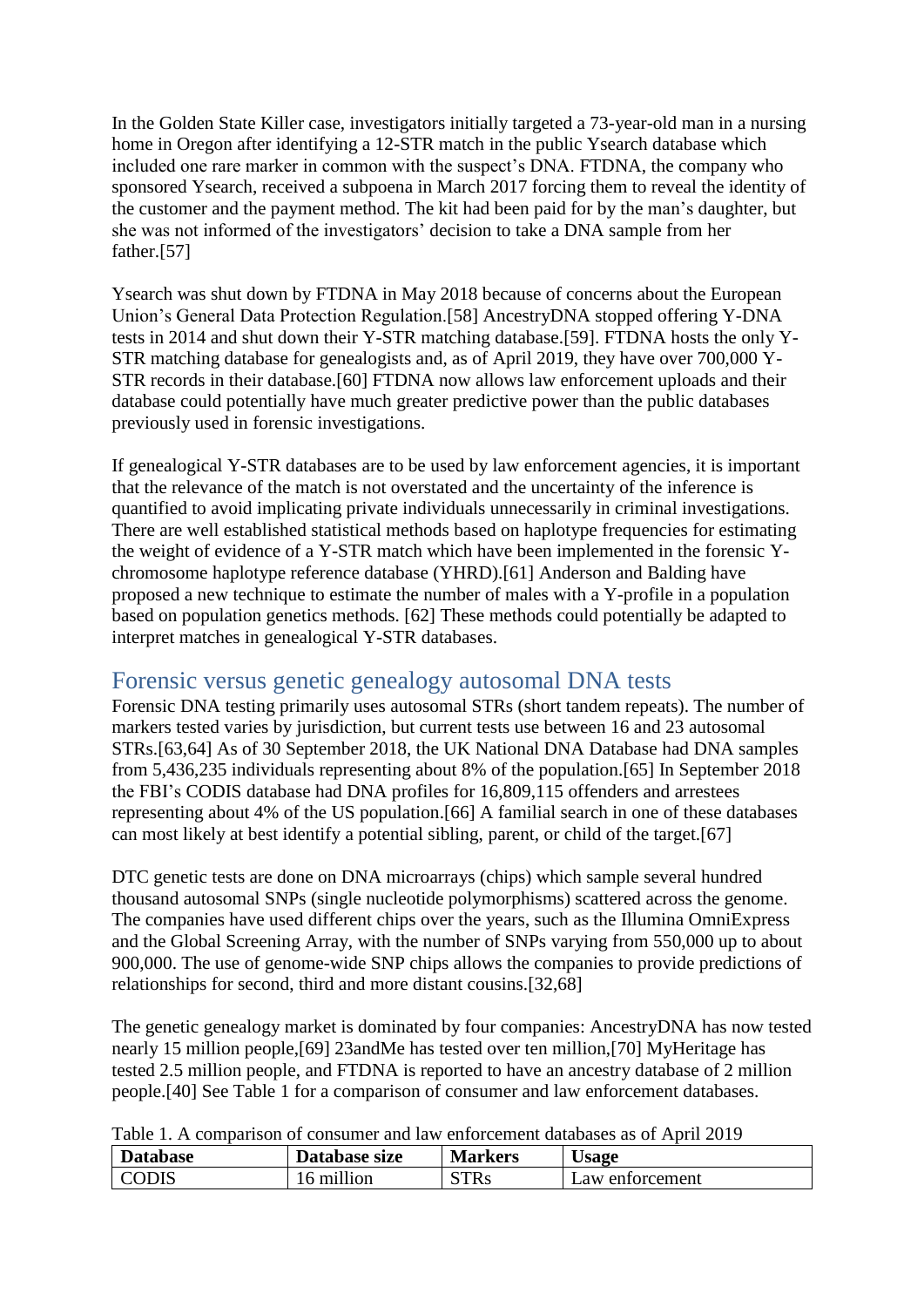| AncestryDNA            | 15 million  | <b>SNPs</b> | Consumers                 |
|------------------------|-------------|-------------|---------------------------|
| <b>UK DNA Database</b> | 5.5 million | <b>STRs</b> | Law enforcement           |
| 23andMe                | 10 million  | <b>SNPs</b> | Consumers                 |
| MyHeritage             | 2.5 million | <b>SNPs</b> | Consumers                 |
| FamilyTreeDNA*         | 2 million   | <b>SNPs</b> | Consumers/law enforcement |
| <b>GED</b> match       | million     | <b>SNPs</b> | Consumers/law enforcement |

\*FTDNA does not publish the size of their autosomal DNA database and this figure includes Y-DNA and mtDNA records, many of which are at low resolution.

In order for law enforcement agencies to use genealogy databases they have to get the forensic samples re-tested on a SNP chip. There are currently only a small number of companies that provide such a service. Parabon NanoLabs and Bode Technology offer microarray testing as part of their forensic genealogy services. Two other US companies, DNA Solutions and Gene By Gene, can do SNP microarray testing on forensic samples.[71] TothelettterDNA, a new Australian start-up company, is also offering a forensic genotyping and genetic genealogy service.[72] These methods currently have limited use in forensics and will be mostly restricted to high-level sources such as semen and saliva. Semen samples from sexual homicides are likely to be the best sources.[73]

The DNA Doe Project uses whole genome sequencing. The bioinformatics team then produces a SNP dataset of up 900,000 SNPs for upload to GEDmatch. [1,74] Proprietary methods are used to characterise the level of degradation and to assess the reliability of the matches.[75]

While the commercial autosomal DNA relative-matching tests have essentially been validated by usage by millions of genealogists, the methodologies have not been validated for forensic use. Forensic samples are likely to be degraded, producing a large a number of no calls, and it is not known what impact this will have on the relationship predictions. The proprietary techniques used by Parabon, the DNA Doe Project and the other companies are still experimental and have not been subjected to peer review, creating concerns about transparency and accountability.[67] [76] However, it is important to note that genetic genealogy is intended to be used to generate investigative leads and not for conviction.[13] Once the possible name of the suspect or missing person has been identified, standard forensic DNA testing is carried out to see if there is a match between the person of interest and the crime scene sample. It is also not known how the investigators were able to demonstrate that the DNA sample submitted for analysis was actually that of the person of interest, and what other evidence was available to support the identification. None of the cold cases where DTC databases were used have as yet come up for trial and it is possible that the methodology will come under scrutiny at that time.

#### What is GEDmatch?

GEDmatch is a privately owned website run as a hobby by two genealogists, Curtis Rogers and John Olsen, providing a range of tools for analysing and interpreting DNA matches and genealogy data. The site started out by providing a tool for comparing names in family trees to help with the interpretation of Y-DNA matches in surname projects, and the domain name was first registered in 2010.[77] GEDmatch grew by word of mouth and additional tools were added by user request to help with the analysis of autosomal DNA matches. The site now provides a variety of sophisticated tools (Figure 1). GEDmatch does not do any DNA testing of its own but accepts uploads of raw DNA data files from all the major testing companies, thus allowing users to make cross-platform comparisons between tests taken at different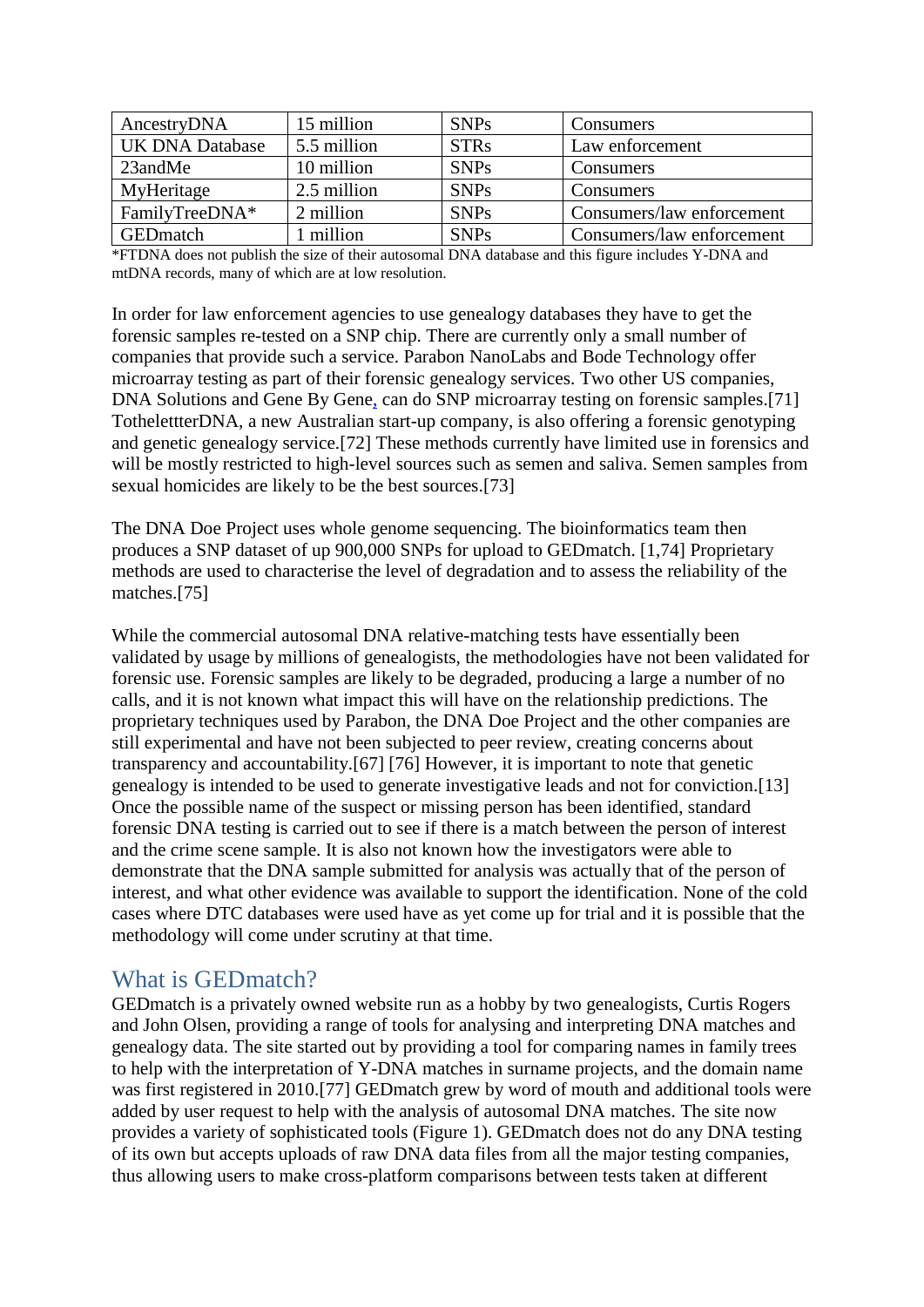companies. For example, if one relative has tested at AncestryDNA and another has tested at 23andMe, their results can be compared at GEDmatch. The data on GEDmatch therefore represents a publicly available subset of the data from each of the commercial companies.



#### **Figure 1. A screenshot showing the range of free tools available at GEDmatch. Additional tools are available with a Tier 1 subscription.**

By November 2018 there were around one million people in the GEDmatch database with 1,800 users added every day.[77] The database is not publicly available. Users are required to set up a password-protected account and upload a raw DNA data file in order to view their matches. The site is free to use but there is a premium service costing \$10 a month which provides access to additional tools for advanced users.[78] The site currently has over 7,000 subscribers and the subscription money is used to pay the hosting and server costs of \$200,000 a year.[79]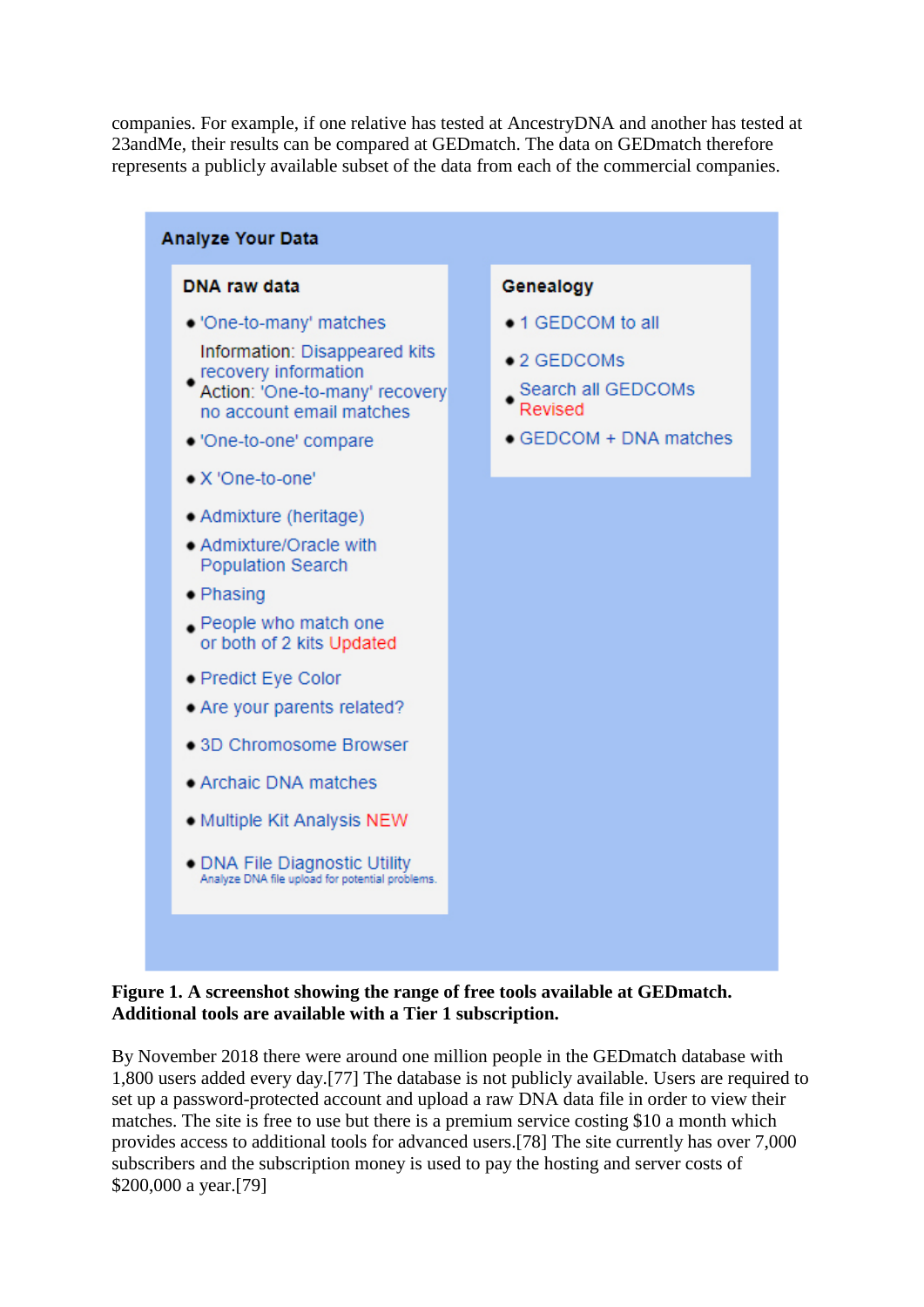When uploading kits to GEDmatch there are three options: public, private and research mode. [80] The public option is the preferred mode for genealogists. It allows you to see your matches and allows your matches to see you. The kits uploaded to GEDmatch by law enforcement agencies use the research mode which means that the investigators can see the matches, but the kit will not be visible to other users.

The free one-to-many match tool provides the user with a list of the top matches in the database (Figure 2). In December 2018 GEDmatch launched a new Genesis database [\(https://genesis.gedmatch.com\)](https://genesis.gedmatch.com/) and uploads to the old website were frozen.[81] GEDmatch Genesis allows comparisons between tests done on a wider range of chips, such as the Illumina Global Screening Array. With both the standard and Genesis databases, information is provided on the user name (either the real name or an alias) and e-mail address of the match and the amount of DNA shared.

|     |                |   |        |                         |                                            |         | Haplogroup  | Autosomal    |       |               | X-DNA |                         |              |               |                 |       |
|-----|----------------|---|--------|-------------------------|--------------------------------------------|---------|-------------|--------------|-------|---------------|-------|-------------------------|--------------|---------------|-----------------|-------|
|     |                |   |        |                         |                                            |         |             |              |       | Total largest |       |                         |              | Total largest | Name            |       |
|     |                |   |        |                         | Kit Nbr  Type List Select Sex GED/WikiTree | Mt      | Y           | Details cM   |       |               |       | cM Gen Details cM       |              | cM            | $(*)$ => alias) | Email |
| V A |                |   |        |                         |                                            | $V = A$ | $V = A$     |              | ÷     | $\mathbf{r}$  | v     |                         | v            | $\mathbf{v}$  | V-A             | V A   |
|     | F2             |   | Œ      | $\mathbf F$             |                                            |         |             | $\Delta$     | 106.7 | 49.5          | 3.5   | $\mathbf x$             | 6.2          | 6.2           |                 |       |
|     | F2             | L | Œ      | M                       |                                            |         |             | $\bf{A}$     | 96    | 47.6          | 3.6   | $\mathbf x$             | $\mathbf 0$  | $\mathbf{0}$  |                 |       |
|     | F <sub>2</sub> |   | $\Box$ | M                       |                                            |         |             | $\Delta$     | 52.3  | 25.0          | 4.1   | X                       | $\mathbf{0}$ | $\mathbf{0}$  |                 |       |
|     | F <sub>2</sub> | L | $\Box$ | F                       |                                            |         |             | $\bf{A}$     | 46.5  | 27.4          | 4.1   | $\mathbf x$             | 6.9          | 6.9           |                 |       |
|     | F <sub>2</sub> |   | $\Box$ | M                       | <b>GED</b>                                 |         |             | $\Delta$     | 40.1  | 21.3          | 4.2   | x                       | $\mathbf{0}$ | $\mathbf{0}$  |                 |       |
|     | F <sub>2</sub> |   | Œ      | F                       |                                            |         |             | $\bf{A}$     | 31.5  | 21.2          | 4.4   | $\mathbf x$             | $\mathbf{0}$ | $\mathbf{0}$  |                 |       |
|     | F <sub>2</sub> |   | $\Box$ | F                       |                                            |         |             | $\Delta$     | 31.1  | 20.7          | 4.4   | x                       | $\mathbf{0}$ | $\mathbf{0}$  |                 |       |
|     | F <sub>2</sub> |   | Œ      | F                       |                                            |         |             | $\bf{A}$     | 30.9  | 25.7          | 4.4   | $\mathbf x$             | $\mathbf{0}$ | $\mathbf{0}$  |                 |       |
|     | F2             |   | $\Box$ |                         | M GED                                      |         |             | $\bf{A}$     | 29.7  | 29.7          | 4.5   | $\overline{\mathbf{x}}$ | $\mathbf{0}$ | $\mathbf{0}$  |                 |       |
|     | F <sub>2</sub> |   | $\Box$ | $\mathbf{M}$            |                                            |         |             | $\mathbf A$  | 29.3  | 29.3          | 4.5   | $\mathbf x$             | $\mathbf{0}$ | $\mathbf{0}$  |                 |       |
|     | F <sub>2</sub> |   | $\Box$ | M                       |                                            |         |             | $\Delta$     | 28.7  | 15.8          | 4.5   | $\overline{\mathbf{x}}$ | $\mathbf{0}$ | $\mathbf{0}$  |                 |       |
|     | V <sub>4</sub> |   | $\Box$ | $\mathbf{M}$            |                                            | H3      | $_{\rm II}$ | $\mathbf A$  | 28.7  | 28.7          | 4.5   | $\mathbf x$             | $\mathbf{0}$ | $\mathbf{O}$  |                 |       |
|     | F <sub>2</sub> | L | $\Box$ | $\overline{\mathbf{U}}$ |                                            |         |             | $\mathbf{A}$ | 28.5  | 22.6          | 4.5   | x                       | 7.3          | 7.3           |                 |       |
|     | F <sub>2</sub> |   | Œ      |                         | M GED                                      |         |             | $\mathbf A$  | 28.1  | 17.7          | 4.5   | x                       | $\mathbf 0$  | $\mathbf{0}$  |                 |       |
|     | F2             | L | $\Box$ | F                       |                                            |         |             | $\mathbf{A}$ | 27.9  | 15.7          | 4.5   | x                       | $\mathbf{0}$ | $\mathbf{0}$  |                 |       |
|     | F <sub>2</sub> |   | $\Box$ |                         | M GED                                      |         | I-M253      | А            | 27.6  | 27.6          | 4.5   | x                       | $\mathbf 0$  | $\mathbf{0}$  |                 |       |
|     | F2             |   | Œ      | F                       |                                            |         |             | $\bf{A}$     | 27    | 16.8          | 4.5   | x                       | 11.5         | 6.4           |                 |       |
|     | F <sub>2</sub> |   | $\Box$ | F                       |                                            |         |             | А            | 26.9  | 14.2          | 4.5   | x                       | $\mathbf 0$  | $\mathbf{0}$  |                 |       |
|     | F <sub>2</sub> | ╩ | C      | F                       |                                            |         |             | $\bf{A}$     | 26.8  | 19.4          | 4.5   | x                       | 11.9         | 6.1           |                 |       |
|     | F <sub>2</sub> |   | $\Box$ |                         | M GED                                      |         |             | Α            | 26.3  | 11.3          | 4.5   | x                       | $\mathbf 0$  | $\mathbf{0}$  |                 |       |
|     | F <sub>2</sub> | Ŀ | C      | F                       |                                            | Klalblf |             | А            | 29.3  | 9.9           | 4.6   | x                       | $\mathbf{0}$ | $\mathbf{0}$  |                 |       |

**Figure 2. The one-to-many matches tool at GEDmatch. "Type" refers to the type of kit uploaded to GEDmatch. F2 is an FTDNA, Ancestry or MyHeritage kit. V2, V3 and V4 are 23andMe kits. Clicking on "L" will provide a list of the one-to-many matches for that person. Clicking on A will give a one-to-one autosomal comparison showing the shared segments of DNA. Clicking on "X" will generate an X-chromosome comparison.**

Some users provide a family tree in a GEDCOM file format or a link to a public family tree on Wikitree [\(https://www.wikitree.com\)](https://www.wikitree.com/), a free public website where genealogists collaborate to work on a single family tree. The one-to-one comparison tool at GEDmatch allows the user to see the chromosomal locations and sizes of the shared DNA segments (Figure 3). It is also possible to click through and see the match list of the people you match. By clicking on the matches in this way it is possible to access the match lists of large numbers of the people in the GEDmatch database who have opted in to sharing. In addition, many genealogists have shared their GEDmatch kit numbers in Facebook groups so once you have a GEDmatch ID it is possible to obtain a large amount of data about other users.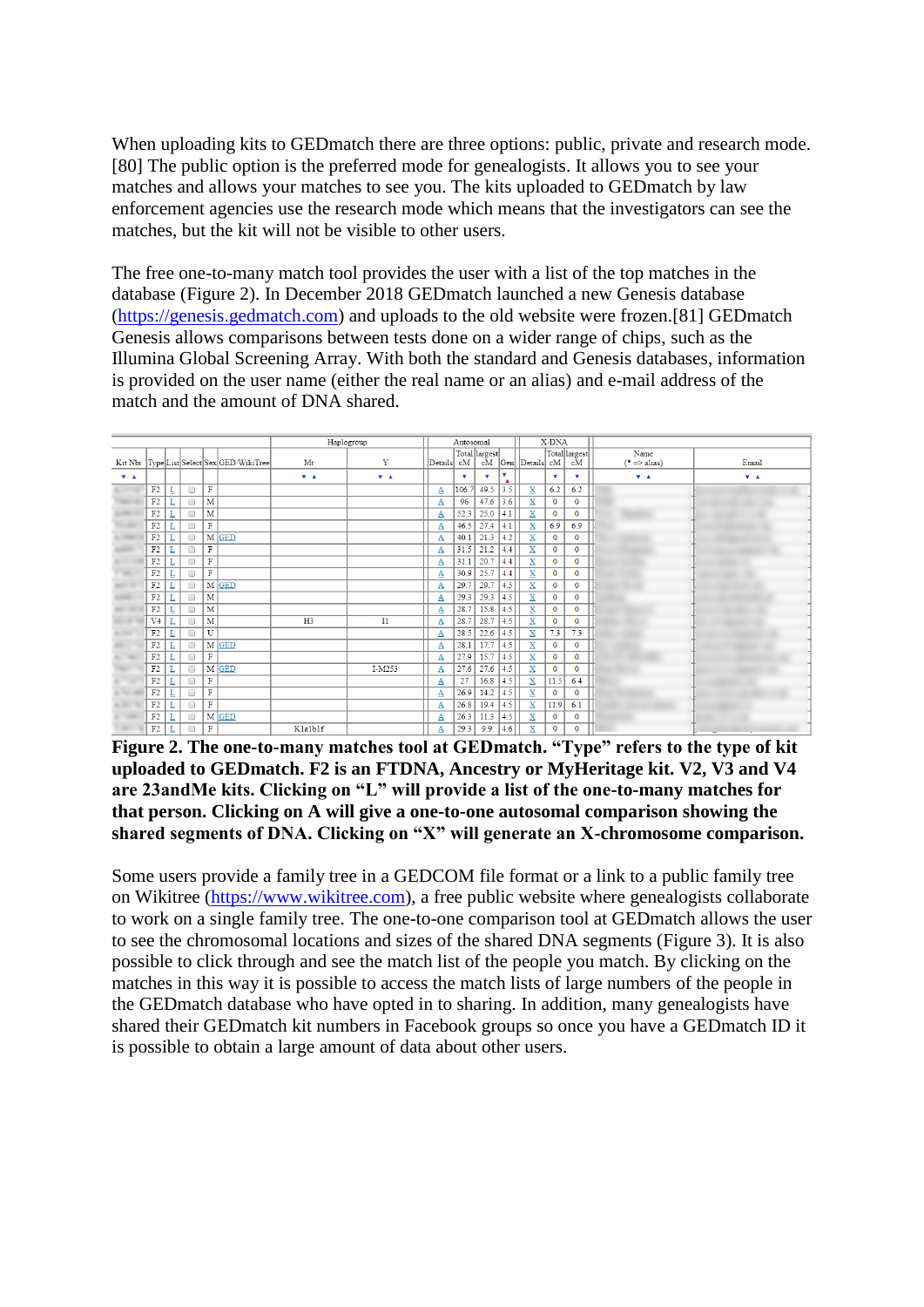#### **GEDmatch.Com Autosomal Comparison - V2.1.1(c)**

| Chr Start Location End Location Centimorgans (cM) |      | <b>SNPs</b> |
|---------------------------------------------------|------|-------------|
| 132.000.866<br>121.043.984<br>2                   | 12.6 | 2,190       |
| 149,902,248<br>135,260,161<br>2                   | 10.5 | 2,876       |
| 13<br>23,878,949<br>40,940,382                    | 32.5 | 4,976       |
| 88,668,978<br>62.481.692<br>16                    | 49.5 | 8,531       |

Comparison took 0.03186 seconds<br>Ver: Apr 23 2017 21:26:52

**Figure 3. The one-to-one comparison tool at GEDmatch allows the user to see how much DNA is shared between two people, the location of the shared segments on the individual chromosomes and the number of SNPs in each segment. The data can be viewed in a table (A) (above) or in a visual browser (B) (below) which provides detailed information about the sharing at the base-pair level.**

**GEDmatch.Com Autosomal Comparison - V2.1.1(c)** 

| Base Pairs with Full Match =                                  |  |
|---------------------------------------------------------------|--|
| Base Pairs with Half Match =                                  |  |
| Match with Phased data -                                      |  |
| Base Pairs with No Match =                                    |  |
| Base Pairs not included in comparison =                       |  |
|                                                               |  |
| Matching segments greater than 7 centiMorgans =               |  |
| Centromere                                                    |  |
| Comparing Kit <sup>*</sup><br>and $\angle$                    |  |
|                                                               |  |
| Minimum threshold size to be included in total = $500$ SNPs   |  |
| Mismatch-bunching Limit = 250 SNPs                            |  |
| Minimum segment $cM$ to be included in total = 7.0 $cM$       |  |
|                                                               |  |
| Chr <sub>1</sub>                                              |  |
|                                                               |  |
|                                                               |  |
| Image size reduction: 1/55                                    |  |
| Chr                                                           |  |
| Start Location End Location Centimorgans (cM) SNPs            |  |
| 121,043,984<br>132,000,866<br>2,190<br>12.6<br>$\overline{2}$ |  |
| 135,260,161<br>149,902,248<br>10.5<br>2,876<br>$\overline{2}$ |  |
|                                                               |  |
| Chr <sub>2</sub>                                              |  |
|                                                               |  |
| Image size reduction: 1/54                                    |  |
|                                                               |  |
| Chr <sub>3</sub>                                              |  |



When news first broke that GEDmatch had been used by law enforcement agencies in the Golden State Killer case, many people expressed concern that the database was being used without the informed consent of the participants.[82–85] The owners themselves had not been notified in advance of this usage. However, the GEDmatch site policy, which was introduced on 18 August 2017, was very broad and, although it did not specifically permit access by law enforcement agencies, it did anticipate unexpected uses:

"While the results presented on this site are intended solely for genealogical research, we are unable to guarantee that users will not find other uses. If you find the possibility unacceptable, please remove your data from this site."[86]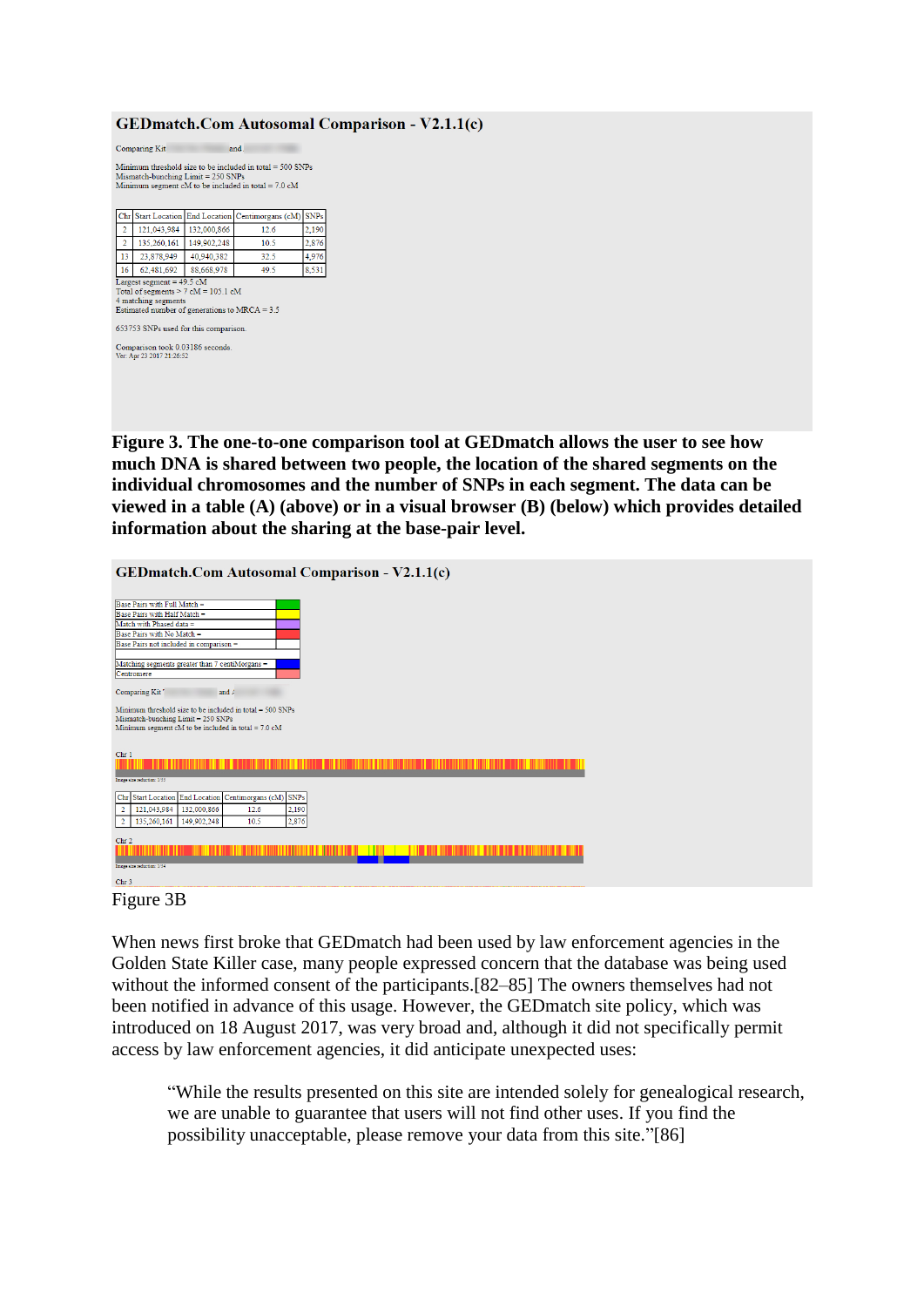On 28 April 2018 GEDmatch posted a notice on the website to alert users to the use of the database by law enforcement agencies.[87]

GEDmatch updated the Terms of Service and Privacy Policy on 20 May 2018 to specifically allow law enforcement usage but only to "(1) identify a perpetrator of a violent crime against another individual; or (2) identify remains of a deceased individual". [88] They also took the additional step of e-mailing all users who had not been on the site for a while to alert them to the new ways in which the website was being used.[89] The decision to allow law enforcement use of the website was in part a recognition that GEDmatch "doesn't have the legal resources to prevent the site being used this way". Curtis Rogers, the co-founder of GEDmatch, noted "We could have published a statement that says we require a court order for police to use our site, but it's only words… They could go ahead and do it, and they probably would."[90] Although Rogers was initially "outraged" at the use of his website by law enforcement agencies he now feels "proud".[77]

Although the majority of GEDmatch users now appear to be aware that law enforcement agencies can use the database in specified scenarios, it is likely that many users do not fully understand the potential privacy issues. In addition, many genealogists upload raw data files on behalf of other family members, and it is possible that in some cases fully informed consent will not have been obtained. GEDmatch's site policy prohibits the use of the database by children under 13, but has no restrictions on minors aged between 13 and 18. Moray et al showed that many genetic ancestry companies do not properly address the issue of the testing of minors and that fathers can potentially use DTC databases for secret paternity testing.[91] There is therefore a risk that minors will be included in the GEDmatch database and included in law enforcement matching without their consent.

The vast majority of GEDmatch's users are in the US. This is mainly because of the way that the genetic ancestry testing market has developed. AncestryDNA, the market leader, launched their test in the US in 2012, three years before making it available in a limited number of other countries. It is now sold in 36 countries. The 23andMe test is sold in just over 50 countries. The other companies ship to most countries in the world. According to GEDmatch the other countries apart from the US where their service is most popular are Canada, Australia and the UK.[92] It is therefore possible that law enforcement agencies in these countries and elsewhere will consider using GEDmatch, though it is likely to be a few more years before the database has enough participants outside the US to make such searches worthwhile. The police in Sweden have already been given the go ahead to test similar methods.[93]

#### FamilyTreeDNA and the FBI

In January 2019 FTDNA announced that they were collaborating with the FBI and allowing them to upload DNA profiles and create accounts with the same level of access as ordinary users. Existing customers could choose to opt out of matching but this would mean that they would not benefit from the services they had paid for.[15] It was later revealed that the FBI had already been accessing the FTDNA database for an undetermined time without the company's knowledge.[94] Following a public backlash, FTDNA introduced an opt out from law enforcement matching in March 2019.[95] They then went on to launch a TV advertising campaign in the US to encourage people to upload their DNA profiles to the database to catch criminals.[96] However, concerns still remain about the lack of informed consent for participation in law enforcement matching.[97] FTDNA has an international database and it has been suggested that non-US customers should be required to opt in rather than opt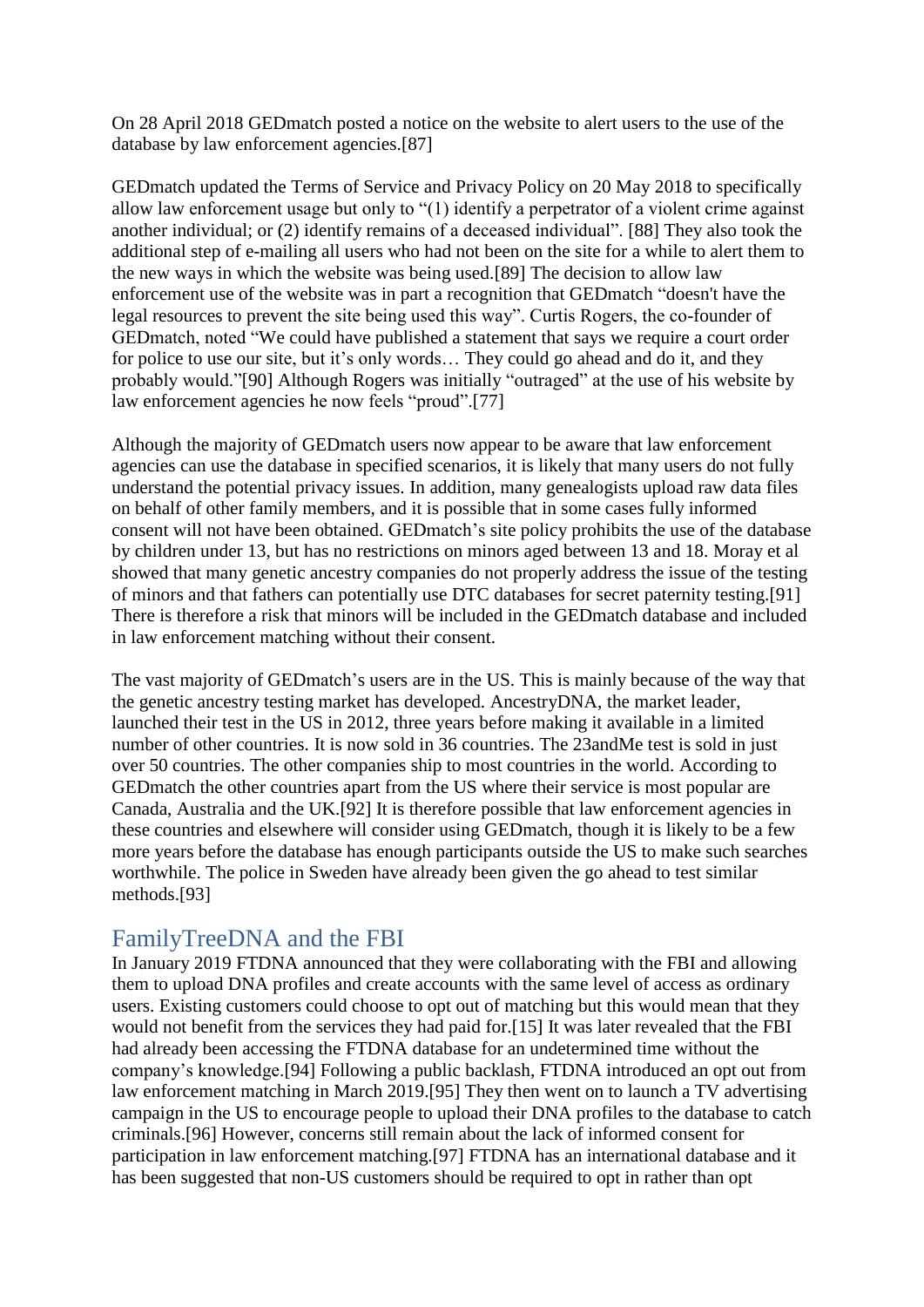out.[98] As with GEDmatch, there are also concerns about the participation of minors in law enforcement matching. FTDNA's terms of service state that participants must be 13 years of age to participate in the database. Minors between the ages of 13 and 18 can only be tested with the permission of a parent or guardian.<sup>[99]</sup> It is not known how or if these terms are enforced.

FTDNA have published law enforcement guidelines.[100] They are currently only accepting uploads from agencies in the US.[101] FTDNA previously published a transparency report.[102] An updated report has been promised.

#### Other consumer DNA databases

The other genetic genealogy testing companies have all firmly resisted law enforcement access.[103]

My Heritage accepts uploads from other testing companies but does not allow law enforcement agencies to use its database without a court order or valid legal documentation.[104] However, it is quite possible that the raw data files could be manipulated for upload and the company would not realise that they were processing files from non-standard sources. Erlich et al have proposed that the testing companies should use a cryptographic signature so that GEDmatch and other third-party services could authenticate that the file was created by a legitimate provider.[46]

AncestryDNA and 23andMe do not accept transfers, and do not permit law enforcement agencies to access their databases unless required by valid legal process.[105,106] Both companies use saliva kits which would make it harder for illicit uses of the databases because of the quantity of saliva required. However, methods have been developed to produce artificial saliva in order to submit a DNA sample for those who have problems producing enough spit.[107] 23andMe and AncestryDNA publish guides for law enforcement agencies and transparency reports revealing details of requests for data.[108–111]

It is not clear how the companies are able to monitor or enforce their terms and conditions, either in their own jurisdictions or in other countries, and whether or not there are penalties for breaching them. It is quite possible that the policies could be breached without their knowledge, especially given that the FBI previously uploaded profiles to both GEDmatch and FTDNA prior to the changes in the terms and conditions which explicitly allowed such uploads.

# Privacy and security implications

The autosomal STR markers used for forensic testing are chosen to provide enough information to identify a suspect but without revealing any personal information such as predisposition to disease.[67] In contrast, genome-wide microarray data are vastly more informative and have the potential to reveal sensitive information about a suspect or a victim and his or her family members. However, the raw genetic data is not disclosed to law enforcement agencies, and it is only the amount of DNA shared and the length of the shared segments that are used to infer relationships.[13] Nevertheless, the genotype data can sometimes reveal sensitive information, and in some cases the raw data has been made available to the genealogists working on the analysis.

In the Golden State Killer case, the suspect's genotype data was uploaded to Promethease, a literature retrieval service, one of a number of third-party services which can be used to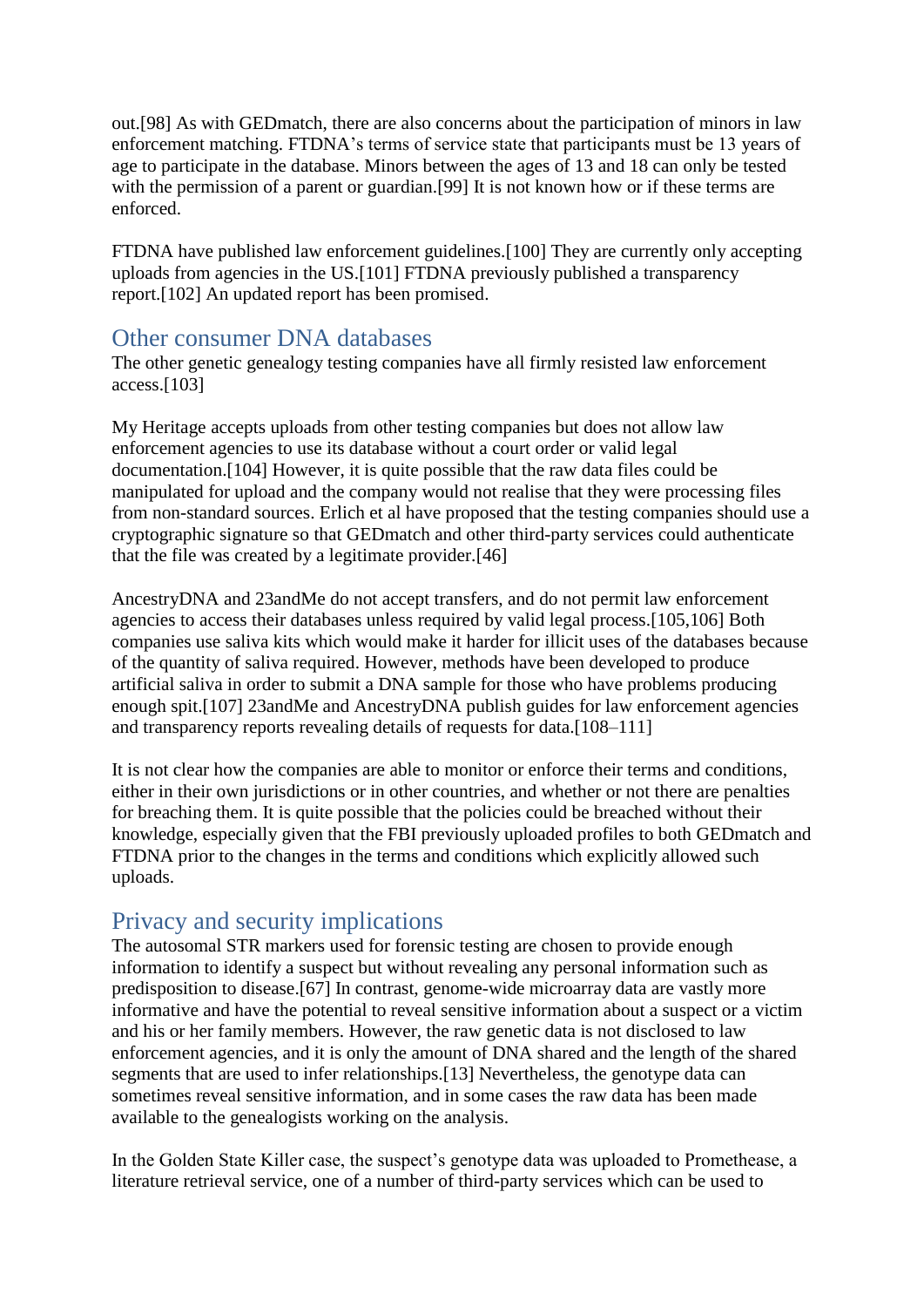obtain health risk reports.[112] Promethease only appears to have been used to obtain trait reports about eye colour and propensity to baldness.[9,71] In theory such sites could also be used to look at a suspect's propensity for various diseases. However, the predictive power of genetic testing is very weak,[113] and such reports are unlikely to have any practical application in a criminal investigation. If an investigator is able to identify through Promethease that the suspect is a carrier for a disease such as cystic fibrosis then it would also be possible to make inferences about the people who match on the same segment at GEDmatch,[114], though again such a finding is unlikely to have any practical utility in an investigation.

GEDmatch has an Are Your Parents Related tool which is often used at the start of an unknown parentage search because consanguineous relationships and endogamy can affect the interpretation of the matches. As a result, this tool could reveal a history of incest in the family of a suspect or victim.[115]

The possibility of privacy breaches at GEDmatch was predicted in 2014 by Erlich and Narayanan.[116] Ney et al have identified a number of security risks of relative matching in DTC DNA databases including denial of service attacks and the creation of synthetic relatives to corrupt the database and thwart investigations.[117] DTC databases might also be the target of hacking attacks. As GEDmatch now enjoys a high profile as a result of the media publicity, it is potentially a target. As a small private company with limited resources, it is less likely to be equipped to prevent such attacks or to mitigate against the consequences. These possibilities create major governance issues. A data breach could potentially compromise an investigation, but would also be a privacy invasion for the users of the databases.

Genealogy is largely conducted as a hobby but some hobbyists turn professional and charge for their services, and there are now some university courses which offer genealogical training.[118] There has been a long-standing debate within the genealogical community about whether or not professional genealogists should be accredited, and there is no consensus. Although there are some professional organisations, they have limited powers to enforce standards, and there are many professional practitioners who do not belong to any organisation. There are many amateur family historians who do excellent work, but there are also genealogists who charge for their services who produce poor-quality work. Few professional genealogists are able to make a living solely from genealogy work unless they work for a major company.[119] A survey of family historians in the US who had paid for professional services found that only around a third of respondents were satisfied with the services they had received, including services from genealogists who were accredited with one of the two credentialing agencies in the US.[120] The application of DNA testing to genealogical research is a relatively new discipline, and there is no formal training or accreditation for genetic genealogists. There are currently very few genetic genealogists with the necessary skills to perform this type of work for law enforcement agencies. If there is public pressure for the police to incorporate genetic genealogy into their routine forensic work, there are likely to be many genealogists coming forward to offer their services, but the agencies will not have any reliable way of judging their skills and expertise. This lack of professionalisation and accountability increases the risk of ethical and privacy breaches.

Furthermore, much of the work in cold case investigations is being done by volunteers. For example, the DNA Doe Project relies on a team of volunteers to work on the cases. The use of volunteers is inherently risky because of the lack of accountability and the potential for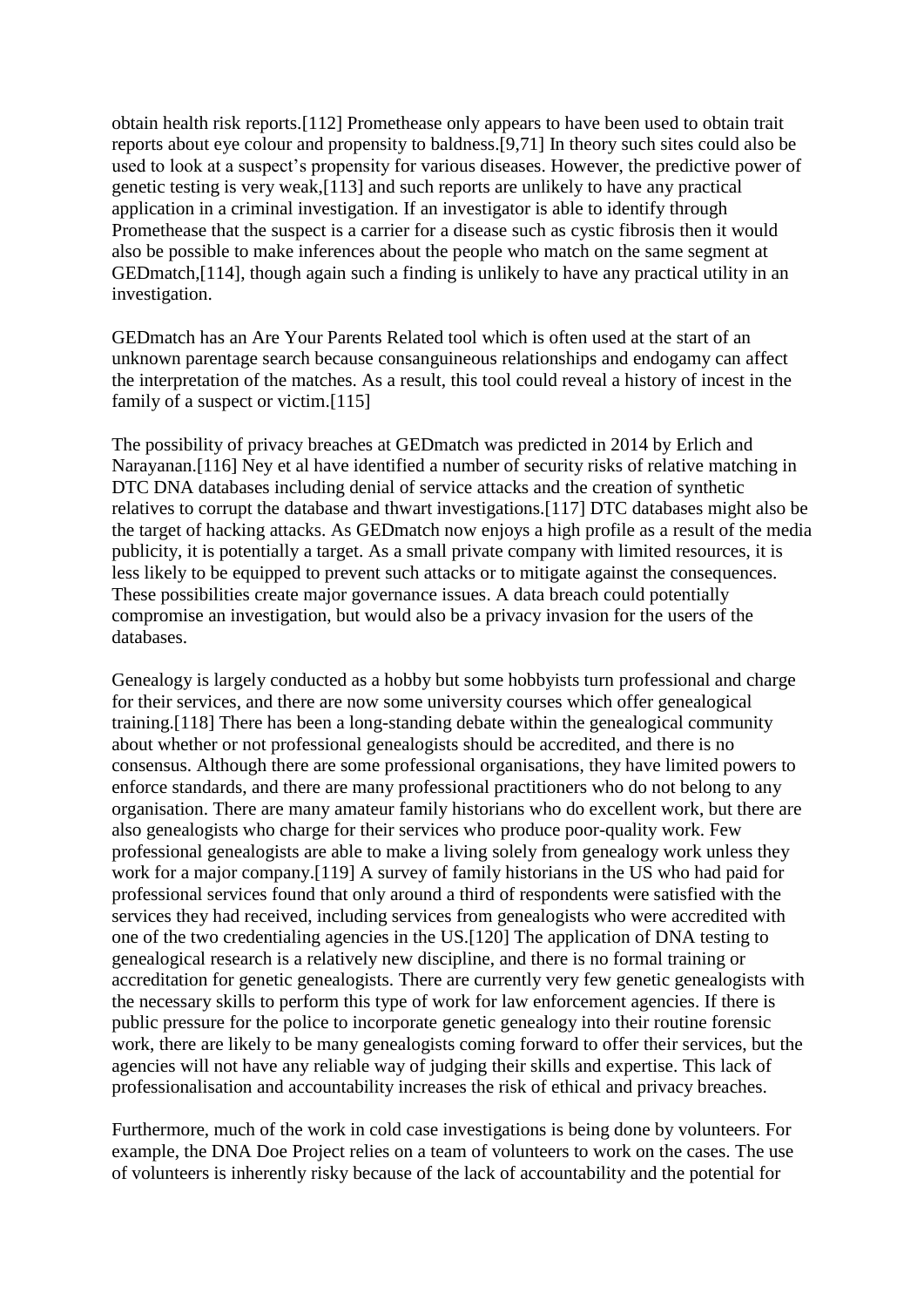leaks, such as the disclosure of the victim's GEDmatch ID or information on whether an individual has a match with the missing person. Many missing persons cases involve victims of crime. There is a possibility that the victim or their family might be known to one of the volunteers, which could potentially compromise an investigation, especially if a family member is a suspect.

There is also the risk of misidentification. In adoption searches volunteers have sometimes identified the wrong birth parent.[9] Incorrect family trees could cause confusion and confound investigations. Broken lineages in genealogies due to hidden adoptions or misattributed parentage could potentially lead to incorrect conclusions, putting innocent people under suspicion. Although the historical rate of misattributed paternity is low at around 1% per generation, it is likely to be higher in more recent times, especially in cosmopolitan populations.[121]

The investigative leads generated by genetic genealogy are always followed up by CODIS testing, but a misidentification could potentially breach the privacy of innocent people by putting them under suspicion or surveillance and subjecting them to police intrusion into their private lives. Misidentification of a murder or suicide victim could result in stress and anguish for the family members.

Privacy breaches could also occur as a result of the inadvertent disclosure of information by the police or the media. In one recent case, the name of an unwitting "genetic informant" was revealed in a search warrant and published in the media.[122]

However, it is the combination of genetic data with online genealogy records and social media which can be the most intrusive aspect of an investigation. In a novel experiment, the journalist Peter Aldhous tried to identify ten colleagues at Buzzfeed news from profiles uploaded to GEDmatch under a pseudonym. He successfully identified six of his ten colleagues but felt unease when trawling through intimate Facebook profiles to make the identifications.[57]

#### Surreptitious collection of DNA

In most of the cold cases where genetic genealogy has been used, law enforcement officers obtained discarded DNA from the suspects, which generally required putting them under surveillance for a few days. Surreptitious collection of DNA by law enforcement agencies is permissible in most US states without a warrant as long as there is probable cause. The rationale is that the DNA has been voluntarily discarded and there is therefore "no reasonable expectation of privacy".[21,76] In the cases reported to date it is unclear how many innocent individuals had their DNA sampled surreptitiously. The legality of surreptitious DNA testing in the US is unsettled and it has been suggested that the adoption of a DNA theft offence would "help clarify the appropriate Fourth Amendment characterization of genetic information that everyone sheds involuntarily".[123] Murphy has also suggested that there should be clearer rules about surreptitious sampling.[67] DNA theft is already a criminal offence in the UK as a result of the Human Tissue Act, but this legislation does not apply to law enforcement.[124] It is unclear whether a genealogical link would be sufficient justification in the UK for taking a DNA sample without consent.

Paradoxically, although it is permissible to take surreptitious DNA samples in most US states, there are many states where the police do not have an automatic right to take DNA from arrestees [125] or from convicted offenders.[125,126] This anomaly created a curious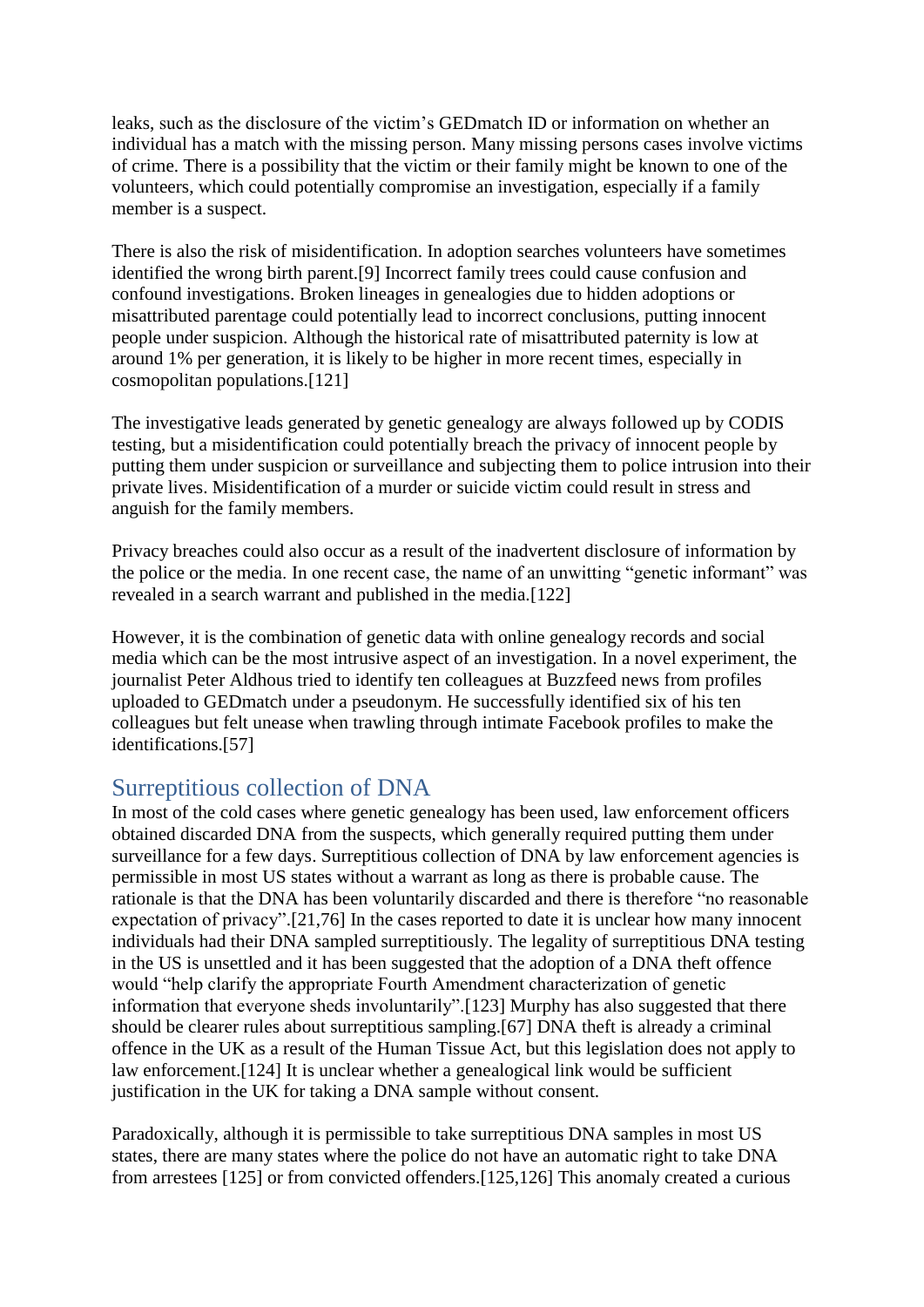situation in the case of Michael Henslick, who was identified through genetic genealogy as being a suspect in the 2009 murder of 22-year-old Holly Cassano of Mahomet, Illinois. The identification was confirmed after the police tested his DNA without his consent from a discarded cigarette butt.[127] However, Henslick had a string of convictions dating back to 2006 and had even spent 30 days in the county jail but the police had been unable to get a DNA sample from him.[128]

#### Familial searches

Familial searching of the UK National DNA Database was introduced in 2002. Familial searches are also used in a limited number of international jurisdictions, though some researchers have raised concerns about the ethics and governance of this technology. By 2014 familial searches had been used in around 210 cases in the UK and led to the identification of 41 perpetrators or suspects.[129] Some US states have developed policies for familial searches of the CODIS database, and other states are still investigating policy options, but the practice is banned in Maryland.[130]

It is interesting to note that in some cases where genetic genealogy techniques have been deployed, the suspects could potentially have been identified earlier through familial searches. Luke Fleming of St Petersburg, Florida, was arrested in September 2018 for the murder of 47-year-old Deborah Dalzell after being identified as a suspect through genealogy searches. A DNA sample was collected from Fleming using "investigative means". However, Fleming's brother was already in the CODIS database.[131] Florida does not have an official policy on the use of familial searching but these methods would have identified Fleming as a suspect many years earlier.

John DeAngelo, the brother of the Golden State Killer suspect Joseph DeAngelo, already had a criminal record.[132] His offences occurred prior to the implementation of Proposition 69 in California which requires the collection of DNA from all felons.[133] California implemented familial searching in 2008. If a policy had been in place earlier to collect DNA upon conviction and to allow familial searching, it might have been possible to identify Joseph DeAngelo as a suspect a decade ago.

It should also be noted that in the US there is a backlog of untested evidence from hundreds of thousands of sexual assault kits. DeLisi (2018) has argued that these kits should be tested as matter of urgency.[134] Speaker (2019) has shown that testing the backlog would provide a major return on investment.[135]

# Societal implications

While the individuals who upload their data to GEDmatch are now doing so in the knowledge that their DNA could be used to assist with criminal investigations, there are broader implications for society. Even if you have not taken a DNA test yourself, or if you have tested but have decided not to share your results on GEDmatch, you could still be mixed up in an investigation because your sibling or cousin has tested. As Fullerton and Rohlfs comment "the decisions of individuals to contribute their own genetic information inadvertently exposes many others across their family tree who may not be aware of or interested in their genetic relationships going public."[136] In some cases the investigators have approached relatives of the suspect for target testing. This usually happens when there are no matches at the second or third cousin level or closer, but the triangulation of the family trees of the more distant matches has generated a potential lead. Further testing of a closer relative is necessary to confirm or refute the hypothesis. This happened in the Golden State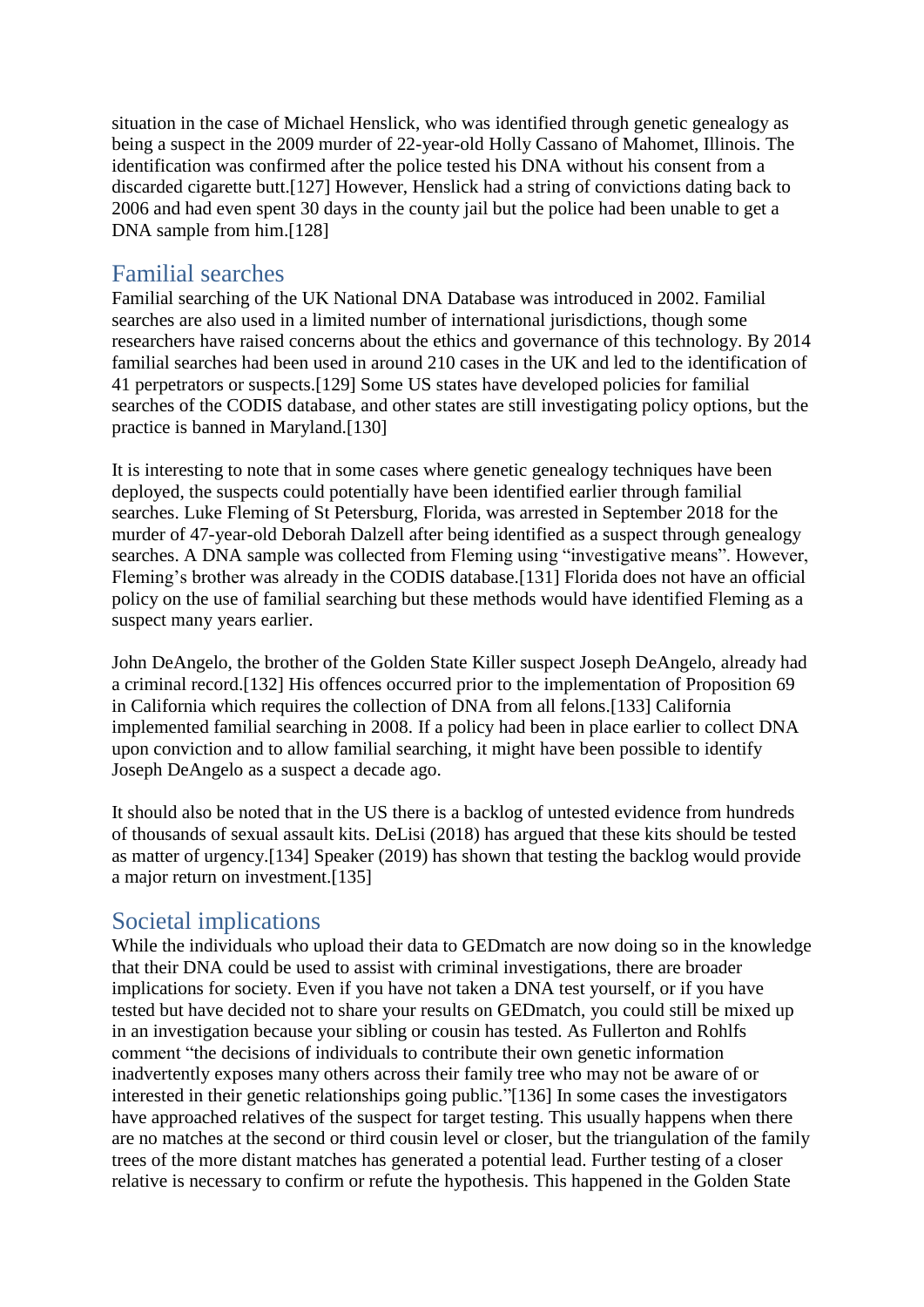Killer case where a relative of the then suspect was tested. Although the individual did not match as expected, he did turn out to be a second cousin of Joseph DeAngelo, the suspect who has now been arrested.[71] Family members were also voluntarily tested for elimination purposes in the 2001 murder of Christine Franke in Orlando, Florida. Three relatives were identified as matches on GEDmatch, but it was necessary to narrow down the search by voluntarily testing other family members for elimination purposes.[137]

The genetic genealogy databases are global and the effects are therefore far-reaching. With extended family members living around the world, the decision of an individual in one country to take a DNA test could mean that a relative in another country becomes involved in an investigation. In a recent case in Canada, immigration authorities tested the DNA of a refugee by the name of Frank Goodwin at FTDNA. Two of his close relatives in the UK were in the company's database and they were contacted by the authorities in an attempt to determine Goodwin's nationality.[138] In an investigation into the cold case of Annie Doe, a young girl whose skeletal remains were found in 1971 on the Oregon/California border, her matches at GEDmatch indicated that she probably had relatives in New Zealand and the UK. An appeal was launched through the media in New Zealand to encourage people to upload their DNA results to GEDmatch.[139]

But how effective are genetic genealogy searches likely to be? In order to answer this question, Edge and Coop used a simple model to determine how often a close match would be found in a genealogy database. They calculated that in a database of one million people everyone in the database would be likely to have 20 or more matches at the third and fourth cousin level and there was a 25% chance of matching with a second cousin.[140] Erlich et al used empirical data from 1.28 million people in the MyHeritage database, who were primarily Americans of European origin, to calculate the probability of finding a close match. They found that "over 60% of searches for individuals of European-descent would result in a match with a third cousin or closer, and 15% of matches corresponded to a relative who was a second cousin or closer". They also predicted that a genetic database would need to cover just 2% of a population to produce a third cousin match for nearly everyone in the database and that over 40% would be expected to have at least a second cousin match.[46] As the journalist Sarah Zhang has commented "Soon, it won't be hard to imagine a world where everyone can be found for whatever reason through a relative's DNA."[141]

Some researchers have suggested that the best way of protecting the privacy of innocent people and reducing the need for invasive investigative techniques is to implement a universal forensic DNA database.[142,143]

#### **Conclusions**

DTC genetic genealogy databases have proved to be a useful tool for generating suspect leads and for identifying crime victims and missing persons. There are outstanding issues relating to informed consent as not all of the people in the databases have actively opted in to participate in law enforcement matching. There are also concerns about the inclusion of minors in the searches. People who have never taken a DNA test could still be involved in an investigation because one of their cousins is in the database. The privacy rights of those who have not committed a crime need to be balanced against the victims' right to justice and the need to protect public safety.[144] The companies use proprietary methods for generating matches and the techniques have not been validated for forensic use. The technology has advanced faster than our ability to introduce safeguards. There is a need for oversight and regulation to ensure transparency and accountability. Forensic scientists, bioethicists, law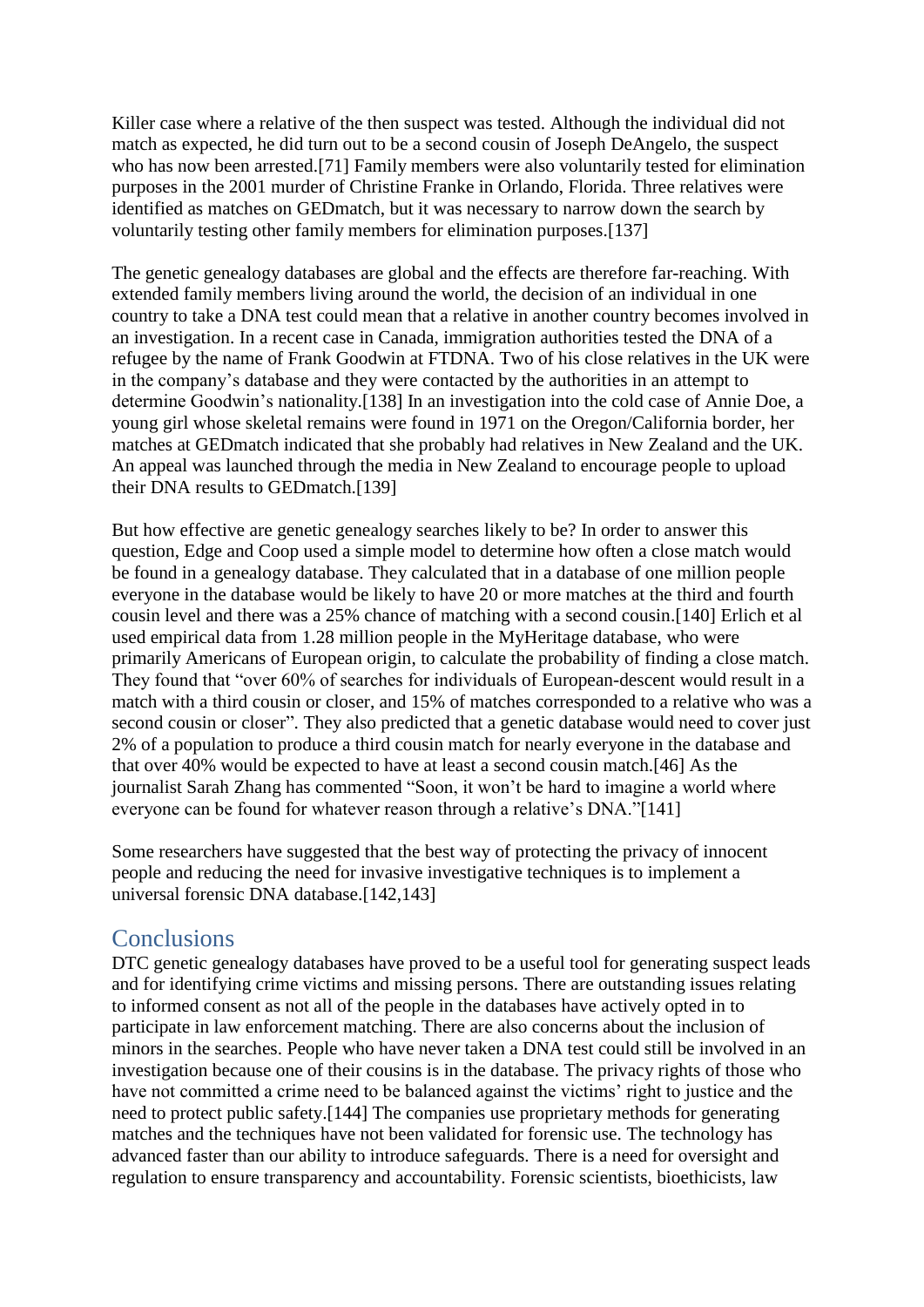enforcement agencies, genetic genealogists and other interested parties should work together to produce international policies and best practice guidelines and to clarify the situations where it is appropriate to use this methodology. The ethical principles devised by the UK's Biometrics and Forensics Ethics Group provide a useful foundation for discussion.[145] These measures will ensure that the technology can be deployed responsibly and effectively for the benefit of society.

#### Declarations of interest

Declarations of interest: none.

#### Funding

None.

#### References

- [1] S. Augenstein, "Buck Skin Girl" case break is success of new DNA Doe Project, Forensic Magazine. (2018). https://www.forensicmag.com/news/2018/04/buck-skingirl-case-break-success-new-dna-doe-project (accessed November 5, 2018).
- [2] Success stories, DNA Doe Project. (n.d.). http://dnadoeproject.org/project\_category/success/ (accessed April 7, 2019).
- [3] L. Wamsley, In hunt for Golden State Killer, investigators uploaded his DNA to genealogy site, NPR.Org. (2018). https://www.npr.org/sections/thetwoway/2018/04/27/606624218/in-hunt-for-golden-state-killer-investigators-uploaded-hisdna-to-genealogy-site (accessed November 5, 2018).
- [4] M. Gafni, Exclusive: The woman behind the scenes who helped capture the Golden State Killer, The Mercury News. (2018). https://www.mercurynews.com/2018/08/24/exclusive-the-woman-behind-the-sceneswho-helped-capture-the-golden-state-killer/ (accessed November 5, 2018).
- [5] A. Lee, Critical genealogist in Golden State Killer case speaks out about her role, Fox KTVU. (2018). http://www.ktvu.com/news/critical-genealogist-in-golden-state-killercase-speaks-out-about-her-role (accessed November 5, 2018).
- [6] C. Phillips, The Golden State Killer investigation and the nascent field of forensic genealogy, Forensic Science International: Genetics. 36 (2018) 186–188. doi:10.1016/j.fsigen.2018.07.010.
- [7] S. Augenstein, The tale of the abandoned girl's DNA that led to a notorious cold case, Forensic Magazine. (2017). https://www.forensicmag.com/article/2017/02/taleabandoned-girls-dna-led-notorious-cold-case (accessed November 12, 2018).
- [8] S. Augenstein, True ID of 'Chameleon' Killer revealed: Terry Peder Rasmussen, Forensic Magazine. (2017). https://www.forensicmag.com/news/2017/08/true-idchameleon-killer-revealed-terry-peder-rasmussen (accessed November 12, 2018).
- [9] H. Murphy, She helped crack the Golden State Killer case. Here's what she's going to do next, The New York Times. (2018). https://www.nytimes.com/2018/08/29/science/barbara-rae-venter-gsk.html (accessed November 5, 2018).
- [10] M. Gafni, UC Berkeley employee arrested in notorious NorCal Rapist cases using genetic genealogy website, The Mercury News. (2018). https://www.mercurynews.com/2018/09/21/major-development-in-hunt-for-notoriousnorcal-rapist/ (accessed November 12, 2018).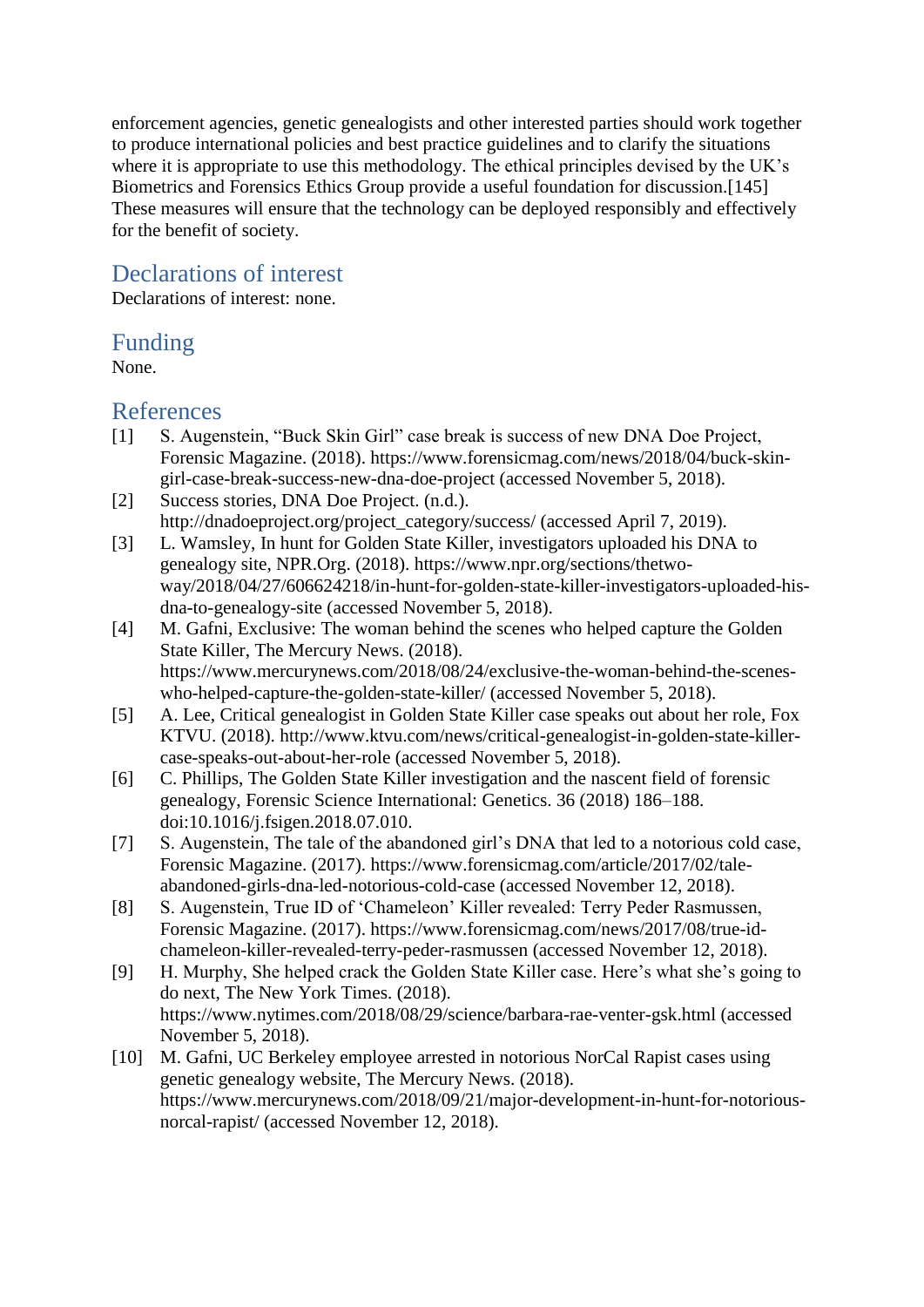- [11] M. Molteni, The Future of Crime-Fighting Is Family Tree Forensics, Wired. (2018). https://www.wired.com/story/the-future-of-crime-fighting-is-family-tree-forensics/ (accessed April 7, 2019).
- [12] Parabon NanoLabs, Parabon® announces Snapshot® genetic genealogy service for law enforcement (press release), Cision PR Newswire. (2018). https://www.prnewswire.comparabon-announces-snapshot-genetic-genealogy-servicefor-law-enforcement-300644394 (accessed November 6, 2018).
- [13] E.M. Greytak, D.H. Kaye, B. Budowle, C. Moore, S.L. Armentrout, Privacy and genetic genealogy data, Science. 361 (2018) 857–857. doi:10.1126/science.aav0330.
- [14] E.M. Greytak, C. Moore, S.L. Armentrout, Genetic genealogy for cold case and active investigations, Forensic Science International. (2019). doi:10.1016/j.forsciint.2019.03.039.
- [15] S. Hernandez, One of the biggest at-home DNA testing companies is working with the FBI, BuzzFeed News. (2019). https://www.buzzfeednews.com/article/salvadorhernandez/family-tree-dna-fbiinvestigative-genealogy-privacy (accessed April 7, 2019).
- [16] S. Augenstein, Bode, Biggest Private Forensic DNA Lab, Launches Genealogy Service, Forensic Magazine. (2019). https://www.forensicmag.com/news/2019/02/bode-biggest-private-forensic-dna-lablaunches-genealogy-service (accessed April 7, 2019).
- [17] C.J. Guerrini, J.O. Robinson, D. Petersen, A.L. McGuire, Should police have access to genetic genealogy databases? Capturing the Golden State Killer and other criminals using a controversial new forensic technique, PLOS Biology. 16 (2018) e2006906. doi:10.1371/journal.pbio.2006906.
- [18] S. Zhang, An Abandoned Baby's DNA Condemns His Mother, The Atlantic. (2019). https://www.theatlantic.com/science/archive/2019/03/38-years-later-dna-leads-toteenager-who-abandoned-her-baby-in-a-ditch/584683/ (accessed April 8, 2019).
- [19] M. Molteni, DNA Crime-Solving Is Still New, Yet It May Have Gone Too Far, Wired. (2019). https://www.wired.com/story/dna-crime-solving-is-still-new-yet-it-may-havegone-too-far/ (accessed April 8, 2019).
- [20] D. McNevin, N. Scudder, Is your genome really your own? The public and forensic value of DNA, The Conversation. (2018). http://theconversation.com/is-your-genomereally-your-own-the-public-and-forensic-value-of-dna-95786 (accessed October 28, 2018).
- [21] B.E. Berkman, W.K. Miller, C. Grady, Is it ethical to use genealogy data to solve crimes?, Annals of Internal Medicine. 169 (2018) 333. doi:10.7326/M18-1348.
- [22] N. Ram, C.J. Guerrini, A.L. McGuire, Genealogy databases and the future of criminal investigation, Science. 360 (2018) 1078–1079. doi:10.1126/science.aau1083.
- [23] T. May, Sociogenetic risks Ancestry DNA testing, third-party identity, and protection of privacy, New England Journal of Medicine. 379 (2018) 410–412. doi:10.1056/NEJMp1805870.
- [24] N. Scudder, J. Robertson, S.F. Kelty, S.J. Walsh, D. McNevin, Crowdsourced and crowdfunded: the future of forensic DNA?, Australian Journal of Forensic Sciences. 0 (2018) 1–7. doi:10.1080/00450618.2018.1486456.
- [25] D. Kennett, Sense about genealogical DNA testing, Sense About Science. (2013). http://archive.senseaboutscience.org/blog.php/41/sense-about-genealogical-dnatesting.html (accessed November 6, 2018).
- [26] F. Calafell, M.H.D. Larmuseau, The Y chromosome as the most popular marker in genetic genealogy benefits interdisciplinary research, Hum Genet. 136 (2017) 559– 573. doi:10.1007/s00439-016-1740-0.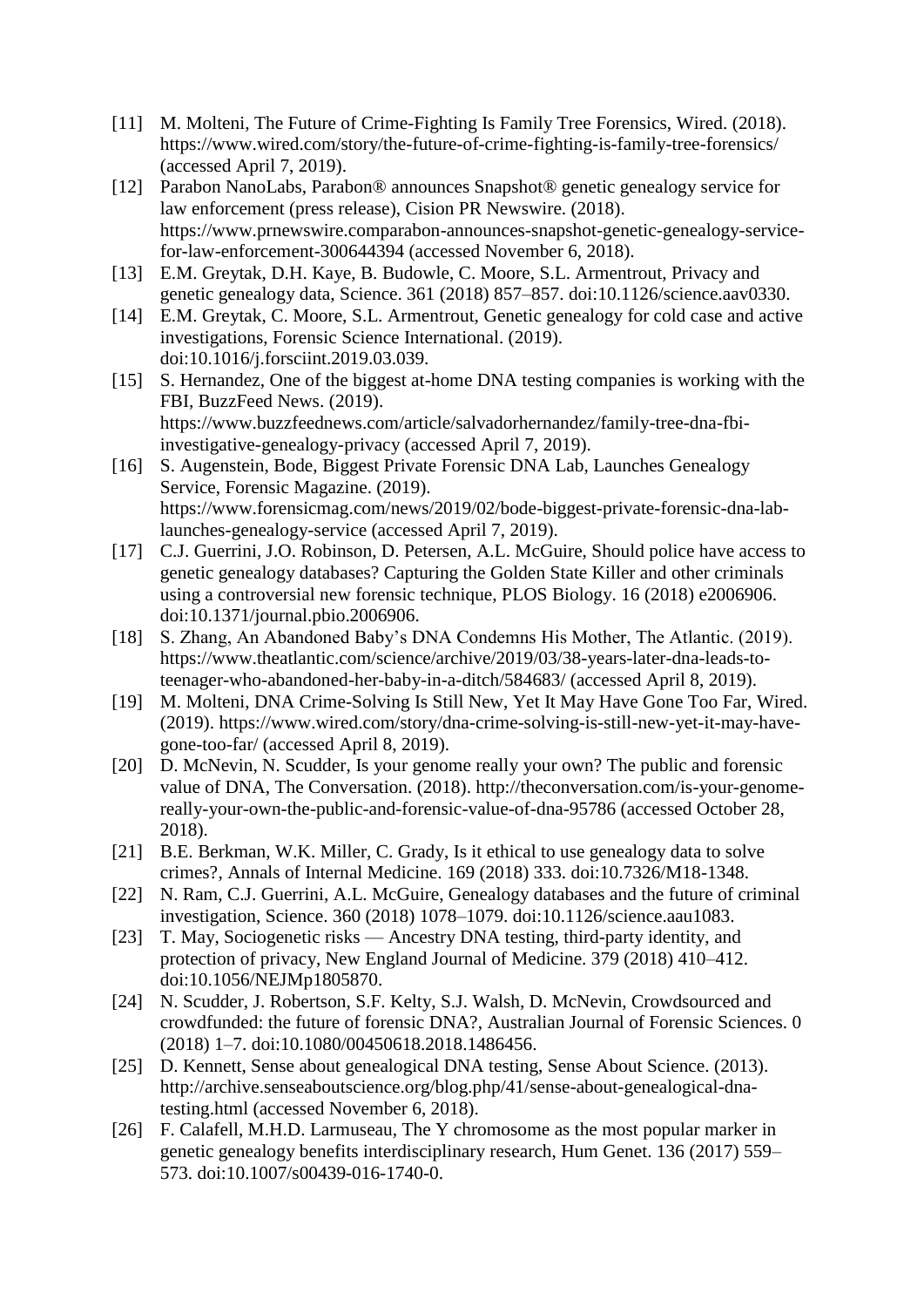- [27] M. Kayser, Forensic use of Y-chromosome DNA: a general overview, Hum Genet. 136 (2017) 621–635. doi:10.1007/s00439-017-1776-9.
- [28] T.E. King, G.G. Fortes, P. Balaresque, M.G. Thomas, D. Balding, P.M. Delser, R. Neumann, W. Parson, M. Knapp, S. Walsh, L. Tonasso, J. Holt, M. Kayser, J. Appleby, P. Forster, D. Ekserdjian, M. Hofreiter, K. Schürer, Identification of the remains of King Richard III, Nature Communications. 5 (2014) ncomms6631. doi:10.1038/ncomms6631.
- [29] J.K. Wagner, J.D. Cooper, R. Sterling, C.D. Royal, Tilting at windmills no longer: a data-driven discussion of DTC DNA ancestry tests, Genetics in Medicine. 14 (2012) 586–593. doi:10.1038/gim.2011.77.
- [30] T.E. King, M.A. Jobling, What's in a name? Y chromosomes, surnames and the genetic genealogy revolution, Trends Genet. 25 (2009) 351–360. doi:10.1016/j.tig.2009.06.003.
- [31] 23andMe, Introducing Relative Finder: the newest feature from 23andMe, 23andMe Blog. (2009). https://blog.23andme.com/news/introducing-relative-finder-the-newestfeature-from-23andme/ (accessed November 6, 2018).
- [32] B.M. Henn, L. Hon, J.M. Macpherson, N. Eriksson, S. Saxonov, I. Pe'er, J.L. Mountain, Cryptic distant relatives are common in both isolated and cosmopolitan genetic samples, PLoS One. 7 (2012). doi:10.1371/journal.pone.0034267.
- [33] Living DNA, 2018 Living DNA product updates, Living DNA. (2018). https://www.livingdna.com/blog/346-august-2018-living-dna-product-updates (accessed November 6, 2018).
- [34] C.A. Ball, M.J. Barber, J.K. Byrnes, P. Carbonetto, R.E. Curtis, J.M. Granka, E. Han, A.R. Kermany, N.M. Myres, J. Qi, K. Rand, Y. Wang, L. Willmore, Ancestry DNA Matching White Paper, (2016). https://www.ancestry.com/dna/resource/whitePaper/AncestryDNA-Matching-White-Paper.
- [35] FamilyTreeDNA Learning Center, Autosomal genealogy matching, (n.d.). https://www.familytreedna.com/learn/autosomal-genealogy-matching/ (accessed April 7, 2019).
- [36] MyHeritage, Major updates and improvements to MyHeritage DNA matching, MyHeritage Blog. (2018). https://blog.myheritage.com/2018/01/major-updates-andimprovements-to-myheritage-dna-matching/ (accessed April 7, 2019).
- [37] B. Bettinger, The Shared cM Project: a demonstration of the power of citizen science, Journal of Genetic Genealogy. 8 (2016) 38–42. http://jogg.info/pages/vol8/editorial/bettinger/bettinger-sharedcMProject.html (accessed November 11, 2018).
- [38] B. Bettinger, August 2017 update to the Shared cM Project, The Genetic Genealogist. (2017). https://thegeneticgenealogist.com/2017/08/26/august-2017-update-to-theshared-cm-project/ (accessed November 11, 2018).
- [39] D. Kennett, Which DNA test should I take?, Who Do You Think You Are? Magazine. (2017) 17–23. http://www.whodoyouthinkyouaremagazine.com/blog/what-dna-testingcan-tell-you-about-your-family-history (accessed September 11, 2018).
- [40] A. Regalado, More than 26 million people have taken an at-home ancestry test, MIT Technology Review. (2019). https://www.technologyreview.com/s/612880/more-than-26-million-people-have-taken-an-at-home-ancestry-test/ (accessed April 7, 2019).
- [41] R. Khan, D. Mittelman, Consumer genomics will change your life, whether you get tested or not, Genome Biology. 19 (2018) 120. doi:10.1186/s13059-018-1506-1.
- [42] C. Moore, The history of genetic genealogy and unknown parentage searches: an insider's view, Journal of Genetic Genealogy. 8 (2016) 35–37.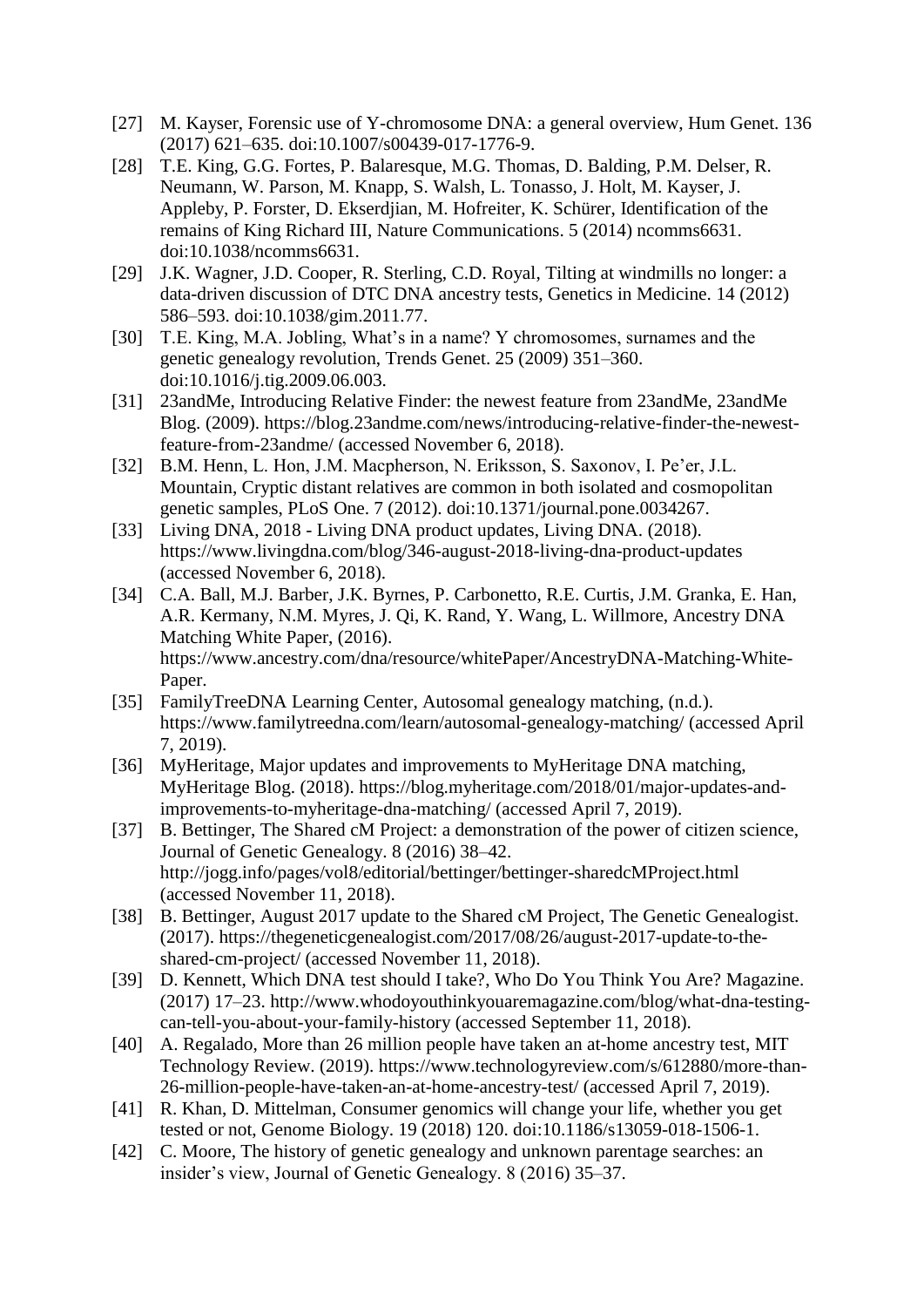http://jogg.info/pages/vol8/editorial/moore/moore-history.html (accessed September 12, 2017).

- [43] J. Petrone, As consumer genomics databases swell, more adoptees are finding their biological families, GenomeWeb. (2015). https://www.genomeweb.com/appliedmarkets/consumer-genomics-databases-swell-more-adoptees-are-finding-theirbiological (accessed September 12, 2018).
- [44] J.C. Harper, D. Kennett, D. Reisel, The end of donor anonymity: how genetic testing is likely to drive anonymous gamete donation out of business, Hum. Reprod. 31 (2016) 1135–1140. doi:10.1093/humrep/dew065.
- [45] T.E. King, S.J. Ballereau, K.E. Schürer, M.A. Jobling, Genetic signatures of coancestry within surnames, Curr. Biol. 16 (2006) 384–388. doi:10.1016/j.cub.2005.12.048.
- [46] M. Gymrek, A.L. McGuire, D. Golan, E. Halperin, Y. Erlich, Identifying personal genomes by surname inference, Science. 339 (2013) 321–324. doi:10.1126/science.1229566.
- [47] M.H.D. Larmuseau, N. Vanderheyden, A.V. Geystelen, M. van Oven, P. de Knijff, R. Decorte, Recent radiation within Y-chromosomal haplogroup R-M269 resulted in high Y-STR haplotype resemblance, Annals of Human Genetics. 78 (2014) 92–103. doi:10.1111/ahg.12050.
- [48] N. Solé-Morata, J. Bertranpetit, D. Comas, F. Calafell, Recent radiation of R-M269 and high Y-STR haplotype resemblance confirmed, Ann. Hum. Genet. 78 (2014) 253– 254. doi:10.1111/ahg.12066.
- [49] C.-C. Wang, L.-X. Wang, R. Shrestha, S. Wen, M. Zhang, X. Tong, L. Jin, H. Li, Convergence of Y chromosome STR haplotypes from different SNP haplogroups compromises accuracy of haplogroup prediction, Journal of Genetics and Genomics. 42 (2015) 403–407. doi:10.1016/j.jgg.2015.03.008.
- [50] FamilyTreeDNA, Which Y-DNA STR markers do FamilyTreeDNA test?, FamilyTreeDNA Learning Center. (n.d.). https://www.familytreedna.com/learn/y-dnatesting/y-str/y-dna-str-markers-family-tree-dna-test/ (accessed November 10, 2018).
- [51] CNN wire staff, DNA links 1991 killing to Colonial-era family, CNN. (2012). https://www.cnn.com/2012/01/09/justice/washington-cold-case/index.html (accessed November 6, 2018).
- [52] G. Johnson, Cops hope colonial ties reheat cold case, The Spokesman-Review. (2012). http://www.spokesman.com/blogs/sirens/2012/jan/13/cops-hope-colonial-ties-reheatcold-case/ (accessed November 6, 2018).
- [53] C. Moore, Using public Y-DNA profiles to track down criminals: would you?, Your Genetic Genealogist. (2012). http://www.yourgeneticgenealogist.com/2012/01/usingpublic-y-dna-profiles-to-track.html (accessed November 6, 2018).
- [54] J. Mustian, New Orleans filmmaker cleared in cold-case murder; false positive highlights limitations of familial DNA searching, The New Orleans Advocate. (2015). https://www.theadvocate.com/new\_orleans/news/article\_1b3a3f96-d574-59e0-9c6ac3c7c0d2f166.html (accessed November 6, 2018).
- [55] R. Estes, RIP Sorenson a crushing loss, DNAeXplained. (2015). https://dnaexplained.com/2015/05/15/rip-sorenson-a-crushing-loss/ (accessed November 6, 2018).
- [56] M. Taylor, Forensic genealogist uncovers suspect's name in Phoenix cold case, Forensic Magazine. (2016). https://www.forensicmag.com/news/2016/12/forensicgenealogist-uncovers-suspects-name-phoenix-cold-case (accessed November 6, 2018).
- [57] P. Aldhous, Cops forced a company to share a customer's identity for the Golden State Killer investigation, BuzzFeed News. (2018).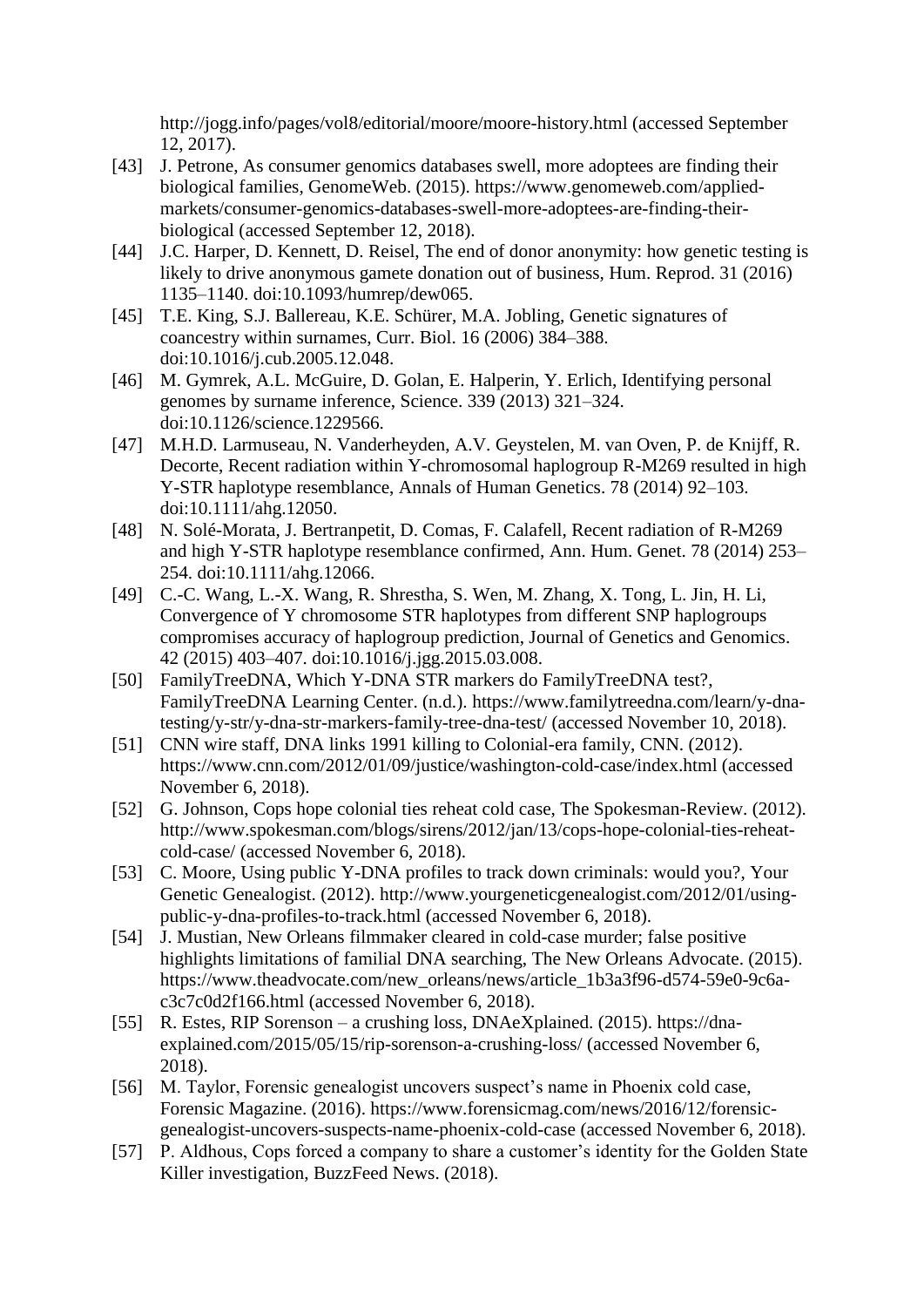https://www.buzzfeednews.com/article/peteraldhous/family-tree-dna-subpoena-goldenstate-killer (accessed November 6, 2018).

- [58] D. Kennett, Genealogy and DNA casualties of GDPR farewell to World Families Network, Ysearch and Mitosearch, Cruwys News. (2018). https://cruwys.blogspot.com/2018/05/genealogy-and-dna-casualties-of-gdpr.html (accessed November 6, 2018).
- [59] E. Shoup, Ancestry.com focuses on core offerings, Ancestry Blog. (2014). https://blogs.ancestry.com/ancestry/2014/06/04/ancestry-com-focuses-on-coreofferings/ (accessed November 6, 2018).
- [60] FamilyTreeDNA, About the FamilyTreeDNA database, FamilyTreeDNA. (2019). https://www.familytreedna.com/why-ftdna.aspx (accessed April 7, 2019).
- [61] S. Willuweit, L. Roewer, The new Y chromosome haplotype reference database, Forensic Sci Int Genet. 15 (2015) 43–48. doi:10.1016/j.fsigen.2014.11.024.
- [62] M.M. Andersen, D.J. Balding, How convincing is a matching Y-chromosome profile?, PLOS Genetics. 13 (2017) e1007028. doi:10.1371/journal.pgen.1007028.
- [63] Royal Society, Forensic DNA analysis: a primer for courts, Royal Society, London, 2017. https://royalsociety.org/about-us/programmes/science-and-law/.
- [64] FBI, Combined DNA Index System (CODIS), Federal Bureau of Investigation. (n.d.). https://www.fbi.gov/services/laboratory/biometric-analysis/codis (accessed November 6, 2018).
- [65] Home Office (UK), National DNA Database statistics, Q2 2018 to 2019, GOV.UK. (n.d.). https://www.gov.uk/government/statistics/national-dna-database-statistics (accessed November 8, 2018).
- [66] FBI, CODIS NDIS Statistics, Federal Bureau of Investigation. (n.d.). https://www.fbi.gov/services/laboratory/biometric-analysis/codis/ndis-statistics (accessed November 11, 2018).
- [67] E. Murphy, Law and policy oversight of familial searches in recreational genealogy databases, Forensic Science International. (2018). doi:10.1016/j.forsciint.2018.08.027.
- [68] C.D. Huff, D.J. Witherspoon, T.S. Simonson, J. Xing, W.S. Watkins, Y. Zhang, T.M. Tuohy, D.W. Neklason, R.W. Burt, S.L. Guthery, others, Maximum-likelihood estimation of recent shared ancestry (ERSA), Genome Research. 21 (2011) 768–774. http://genome.cshlp.org/content/21/5/768.short.
- [69] RootsTech 2019 address From Ancestry CEO Margo Georgiadis, n.d. https://www.youtube.com/watch?v=K7xsTFNcvCs (accessed April 7, 2019).
- [70] 23andMe, 23andMe: about us, 23andMe Media Center. (n.d.). https://mediacenter.23andme.com/company/about-us/ (accessed April 7, 2019).
- [71] B. Rae-Venter, Using DNA to identify offenders and victims of violent crime. Presentation given at the Genetic Genealogy Ireland conference on 19th October, 2018, in: n.d. https://youtu.be/6J9RITSw8QE (accessed November 6, 2018).
- [72] totheletter DNA, Genetic genealogy, Totheletter DNA. (n.d.). https://www.totheletterdna.com/genetic-genealogy/ (accessed November 6, 2018).
- [73] D. Syndercombe Court, Forensic genealogy: some serious concerns, Forensic Science International: Genetics. 36 (2018) 203–204. doi:10.1016/j.fsigen.2018.07.011.
- [74] DNA Doe Project, Press Release for Buckskin Girl, DNA Doe Project. (2018). http://dnadoeproject.org/press-release-for-buckskin-girl/ (accessed November 6, 2018).
- [75] DNA Doe Project, Frequently Asked Questions, DNA Doe Project. (n.d.). http://dnadoeproject.org/faq/ (accessed November 6, 2018).
- [76] L. DeFrancesco, DNA makes an appearance, Nature Biotechnology. (2018). doi:10.1038/nbt.4057.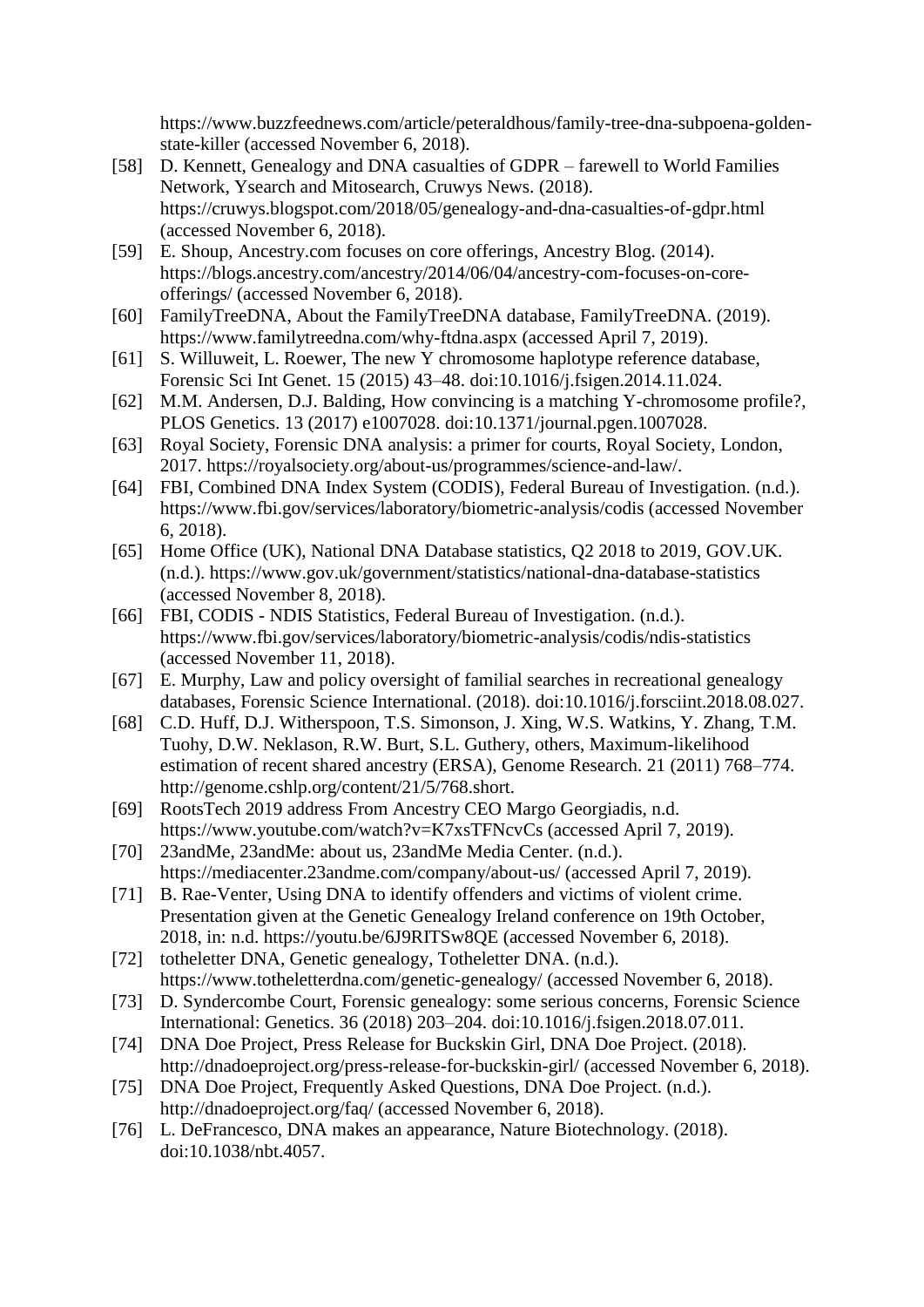- [77] H. Murphy, How an unlikely family history website transformed cold case investigations, The New York Times. (2018). https://www.nytimes.com/2018/10/15/science/gedmatch-genealogy-cold-cases.html (accessed November 6, 2018).
- [78] K. Brown, DNA website had unwitting role in Golden State manhunt, Bloomberg News. (2018). https://www.bloomberg.com/news/articles/2018-05-29/killer-app-dnasite-had-unwitting-role-in-golden-state-manhunt (accessed November 6, 2018).
- [79] S. Zhang, How a tiny website became the police's go-to genealogy database, The Atlantic. (2018). https://www.theatlantic.com/science/archive/2018/06/gedmatchpolice-genealogy-database/561695/ (accessed November 6, 2018).
- [80] D. Moberly, Protecting your privacy on GEDmatch, The Handwritten Past. (2018). https://thehandwrittenpast.com/2018/05/05/gedmatch-privacy/ (accessed November 6, 2018).
- [81] K. Cooper, Time to move to GENESIS!, Kitty Cooper's Blog. (2018). https://blog.kittycooper.com/2018/12/time-to-move-to-genesis/ (accessed April 8, 2019).
- [82] D. Kennett, The brave new world of genetic genealogy, MIT Technology Review. (2018). https://www.technologyreview.com/s/611048/the-brave-new-world-of-geneticgenealogy/ (accessed November 6, 2018).
- [83] Legacy Tree Genealogists, The secrets in your spit: using genetic genealogy to solve cold cases, Legacy Tree. (2018). https://www.legacytree.com/blog/the-secrets-in-yourspit-using-genetic-genealogy-to-solve-cold-cases (accessed November 6, 2018).
- [84] J.G. Russell, The bull in the DNA china shop, The Legal Genealogist. (2018). https://www.legalgenealogist.com/2018/04/29/the-bull-in-the-dna-china-shop/ (accessed November 6, 2018).
- [85] S. Zhang, How a genealogy website led to the alleged Golden State Killer, The Atlantic. (2018). https://www.theatlantic.com/science/archive/2018/04/golden-statekiller-east-area-rapist-dna-genealogy/559070/ (accessed November 6, 2018).
- [86] GEDmatch, GEDmatch site policy introduced on 17 August 2017. Retrieved from the Internet Archive on 25 April 2018., (n.d.). https://web.archive.org/web/20180427152614/https://www.gedmatch.com/policy.php.
- [87] M. Feeney, "Genetic Informants" and the hunt for the Golden State Killer, Cato Institute. (2018). https://www.cato.org/blog/genetic-informants-hunt-golden-statekiller (accessed November 6, 2018).
- [88] D. Kennett, Updates to the terms of service and privacy policy at GEDmatch, Cruwys News. (2018). https://cruwys.blogspot.com/2018/05/updates-to-terms-of-service-andprivacy.html (accessed November 6, 2018).
- [89] D.F. Maron, Cold cases heat up as law enforcement uses genetics to solve past crimes, Scientific American. (2018). https://www.scientificamerican.com/article/cold-casesheat-up-as-law-enforcement-uses-genetics-to-solve-past-crimes/ (accessed November 6, 2018).
- [90] C. Whyte, Police can now track killers using relatives' DNA but should they?, New Scientist. (2018). https://www.newscientist.com/article/mg23931901-500-police-cannow-track-killers-using-relatives-dna-but-should-they/ (accessed November 6, 2018).
- [91] N. Moray, K.E. Pink, P. Borry, M.H. Larmuseau, Paternity testing under the cloak of recreational genetics, Eur. J. Hum. Genet. 25 (2017) 768–770. doi:10.1038/ejhg.2017.31.
- [92] B.D.C. Curtis, How online genealogy created an unregulated forensic database for police, ABC News. (2018). https://www.abc.net.au/news/science/2018-08-13/online-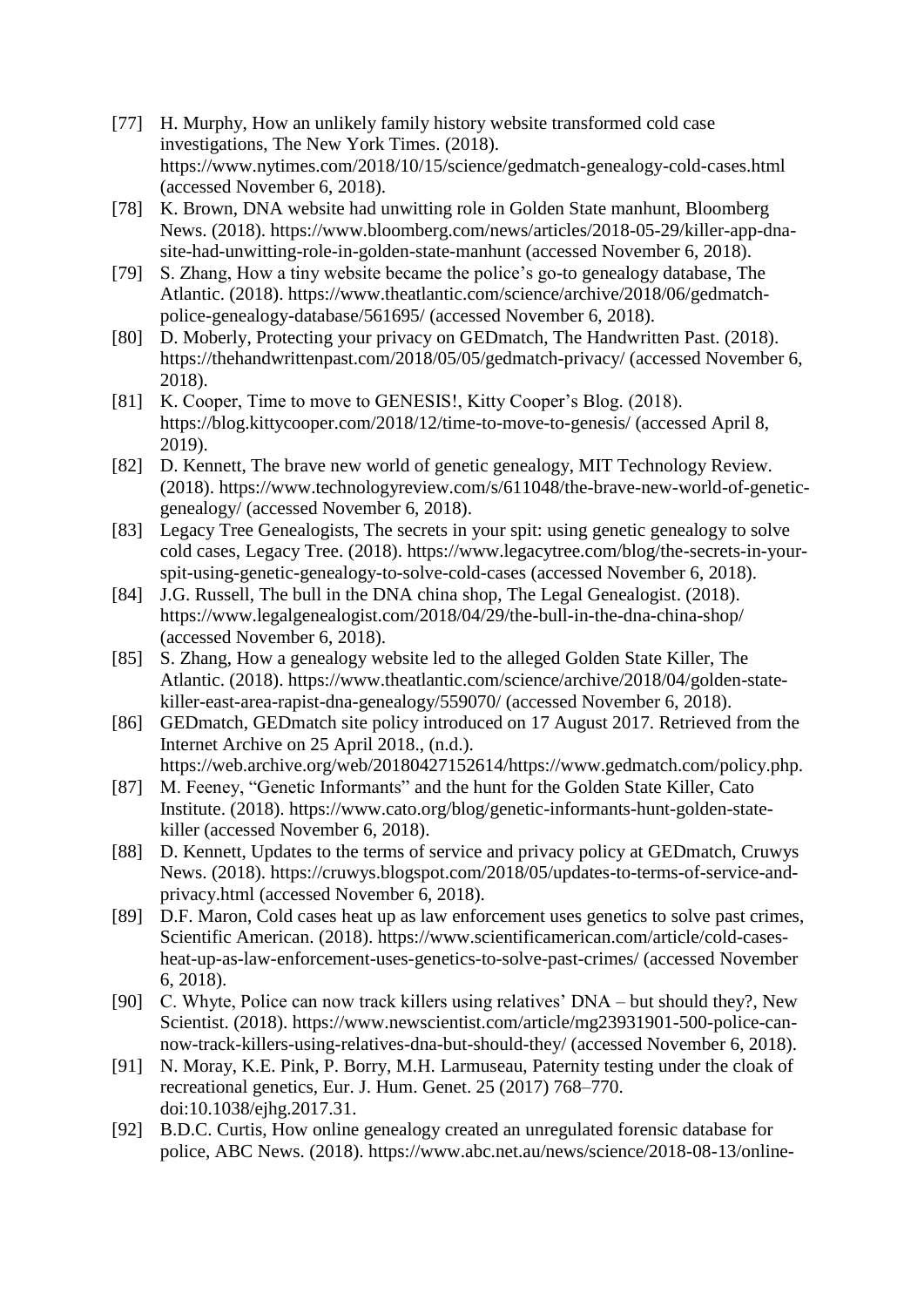genealogy-police-dna-databases-golden-state-killer/10094220 (accessed November 6, 2018).

- [93] The Local, Swedish police mull using DNA family tree websites to catch killers, The Local. (2018). https://www.thelocal.se/20180507/swedish-police-mull-using-dnafamily-tree-websites (accessed November 6, 2018).
- [94] S. Augenstein, Exclusive: The FBI had already accessed Family Tree DNA's database before cooperation, Forensic Magazine. (2019). https://www.forensicmag.com/news/2019/03/exclusive-fbi-had-already-accessedfamily-tree-dnas-database-cooperation (accessed April 8, 2019).
- [95] A. Vaughan, Home DNA-testing firm will let users block FBI access to their data, New Scientist. (n.d.). /article/2196433-home-dna-testing-firm-will-let-users-block-fbiaccess-to-their-data/ (accessed April 8, 2019).
- [96] S. Zhang, A DNA Company Wants You to Help Catch Criminals, The Atlantic. (2019). https://www.theatlantic.com/science/archive/2019/03/a-dna-company-wantsyour-dna-to-catch-criminals/586120/ (accessed April 8, 2019).
- [97] J.G. Russell, A good start by FTDNA, The Legal Genealogist. (2019). https://www.legalgenealogist.com/2019/03/13/a-good-start-by-ftdna/ (accessed April 8, 2019).
- [98] M. Gleeson, My input to FTDNA's Citizen Panel, DNA and Family Tree Research. (2019). https://dnaandfamilytreeresearch.blogspot.com/2019/03/my-input-to-ftdnascitizen-panel.html (accessed April 8, 2019).
- [99] FamilyTreeDNA, FamilyTreeDNA terms of service, (n.d.). https://www.familytreedna.com/legal/terms-of-service (accessed April 8, 2019).
- [100] FamilyTreeDNA, FamilyTreeDNA law enforcement guide, (n.d.). https://www.familytreedna.com/legal/law-enforcement-guide (accessed April 8, 2019).
- [101] FTDNA Learning Center Law Enforcement Matching Frequently Asked Questions, FamilyTreeDNA Learning Center. (n.d.). https://www.familytreedna.com/learn/ftdna/law-enforcement-faq/ (accessed April 8, 2019).
- [102] FamilyTreeDNA, FamilyTreeDNA transparency report, FamilyTreeDNA Learning Center. (n.d.).

https://web.archive.org/web/20190204191230/https://www.familytreedna.com/learn/ft dna/transparency-report/ (accessed April 8, 2019).

- [103] J. Petrone, Genetic genealogy firms reassure clients about data privacy After FTDNA divulges FBI partnership, GenomeWeb. (2019). https://www.genomeweb.com/appliedmarkets/genetic-genealogy-firms-reassure-clients-about-data-privacy-after-ftdnadivulges-fbi#.XKsmxphKjIV (accessed April 8, 2019).
- [104] MyHeritage, MyHeritage terms and conditions,  $(n.d.).$ https://www.myheritage.com/FP/Company/popup.php?p=terms\_conditions (accessed November 7, 2018).
- [105] 23andMe, 23andMe terms of service, (n.d.). https://www.23andme.com/engb/about/tos/ (accessed November 7, 2018).
- [106] Ancestry.com, Ancestry terms and conditions,  $(n.d.).$ https://www.ancestry.com/cs/legal/termsandconditions (accessed November 7, 2018).
- [107] Samantha, UPDATE re: how to take an AncestryDNA test without saliva, Another Teen Mom. (2017). http://anotherteenmom.com/reviews/update-re-how-to-take-anancestrydna-test-without-saliva/ (accessed November 7, 2018).
- [108] 23andMe, 23andMe transparency report, 23andMe. (2019). https://www.23andme.com/en-gb/transparency-report/ (accessed April 8, 2019).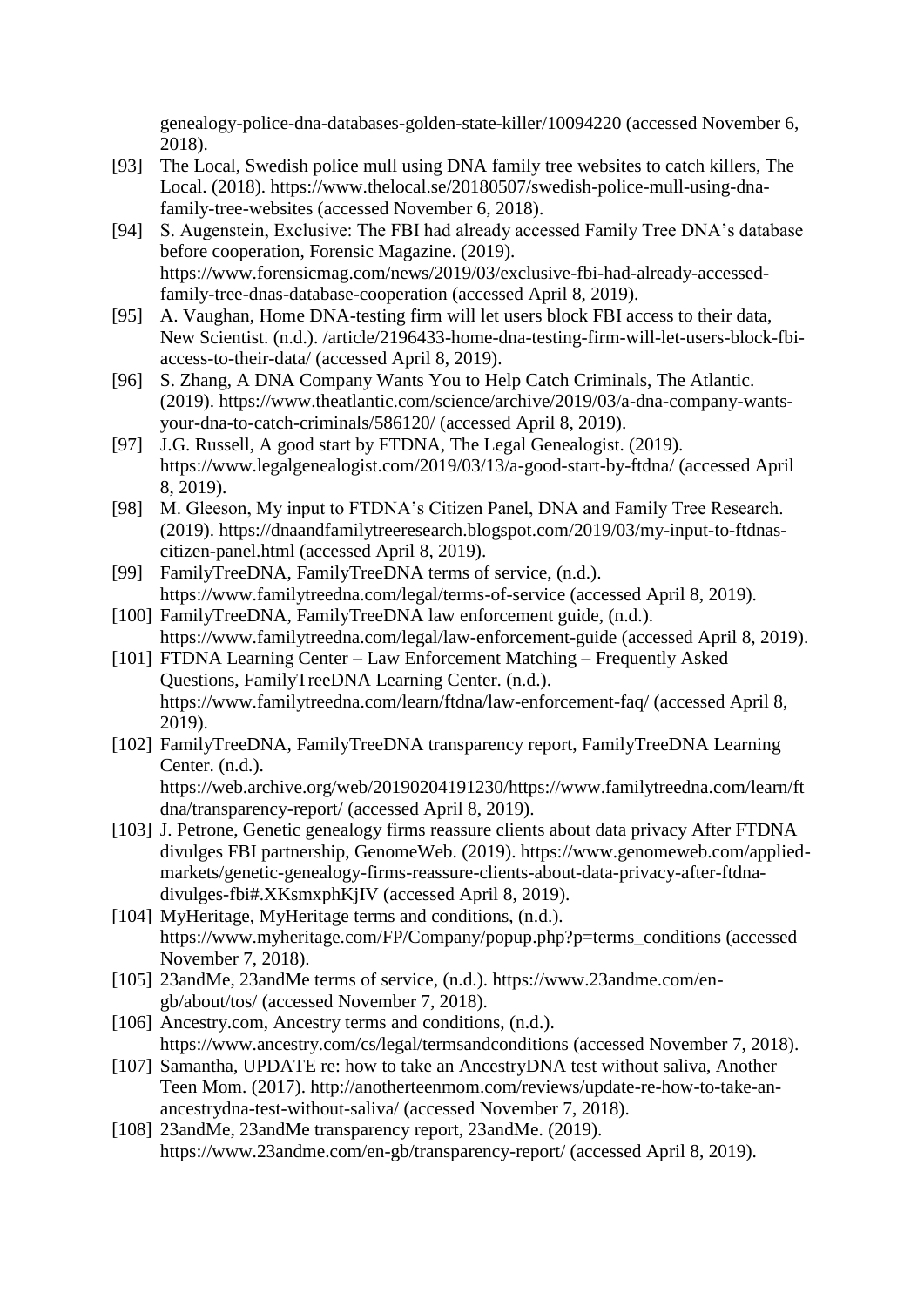- [109] 23andMe, 23and Me Guide for Law Enforcement, 23andMe. (n.d.). https://www.23andme.com/law-enforcement-guide/ (accessed April 8, 2019).
- [110] Ancestry.com, Ancestry transparency report, Ancestry.Com. (2018). https://www.ancestry.co.uk/cs/transparency (accessed April 8, 2019).
- [111] Ancestry.com, Ancestry guide for law enforcement, Ancestry.Com. (n.d.). https://www.ancestry.co.uk/cs/legal/lawenforcement (accessed April 8, 2019).
- [112] S. Nelson, S.M. Fullerton, "Bridge to the literature"? Third-party genetic interpretation tools and the views of tool developers, Journal of Genetic Counseling. 27 (2018) 770– 781. https://link-springer-com.libproxy.ucl.ac.uk/article/10.1007/s10897-018-0217-9 (accessed October 31, 2018).
- [113] B. Resnick, The fascinating, stunningly complicated new science of genetics, Vox. (2018). https://www.vox.com/science-and-health/2018/8/23/17527708/geneticsgenome-sequencing-gwas-polygenic-risk-score (accessed August 29, 2018).
- [114] L.L.P. Larkin, Cystic fibrosis: a case study in genetic privacy, The DNA Geek. (2017). https://thednageek.com/cystic-fibrosis-a-case-study-in-genetic-privacy/ (accessed November 7, 2018).
- [115] K. Cooper, When the DNA says your parents are related, Kitty Cooper's Blog. (n.d.). https://blog.kittycooper.com/2018/07/when-the-dna-says-your-parents-are-related/ (accessed November 7, 2018).
- [116] Y. Erlich, A. Narayanan, Routes for breaching and protecting genetic privacy, Nat Rev Genet. 15 (2014) 409–421. doi:10.1038/nrg3723.
- [117] P.M. Ney, L. Ceze, T. Kohno, Computer security risks of distant relative matching in consumer genetic databases, ArXiv:1810.02895 [Cs]. (2018). http://arxiv.org/abs/1810.02895 (accessed October 31, 2018).
- [118] B. Durie, What is genealogy? Philosophy, education, motivations and future prospects, Genealogy. 1 (2017) 4. doi:10.3390/genealogy1010004.
- [119] J. Hovorka, The perceived value of professional genealogy, part one, Association of Professional Genealogists Quarterly. XXXIII (2018) 44–47.
- [120] J. Hovorka, The perceived value of professional genealogy, part three, Association of Professional Genealogists Quarterly. XXXIII (2018) 44–47.
- [121] M.H.D. Larmuseau, Growth of ancestry DNA testing risks huge increase in paternity issues, Nature Human Behaviour. 3 (2019) 5. doi:10.1038/s41562-018-0499-9.
- [122] J.G. Russell, Opt-out is not informed consent, The Legal Genealogist. (2019). https://www.legalgenealogist.com/2019/03/31/opt-out-is-not-informed-consent/ (accessed April 9, 2019).
- [123] E.E. Joh, DNA theft: recognizing the crime on nonconsensual genetic collection and testing, Boston University Law Review. 91 (2011) 665–700. http://www.bu.edu/law/journals-archive/bulr/documents/joh.pdf.
- [124] Human Tissue Act 2004, Legislation.Gov.Uk. (n.d.). https://www.legislation.gov.uk/ukpga/2004/30/contents (accessed November 12, 2018).
- [125] National Conference of State Legislatures, DNA arrestee laws, (n.d.). http://www.ncsl.org/Documents/cj/ArresteeDNALaws.pdf (accessed November 7, 2018).
- [126] National Conference of State Legislatures, Convicted offenders required to submit DNA samples, (n.d.).

http://www.ncsl.org/Documents/cj/ConvictedOffendersDNALaws.pdf.

[127] M. Schenk, Cassano case: cigarette butt sealed deal, The News-Gazette (Champaign, Illinois). (2018). http://www.news-gazette.com/news/local/2018-08-29/cassano-casecigarette-butt-sealed-deal.html (accessed November 7, 2018).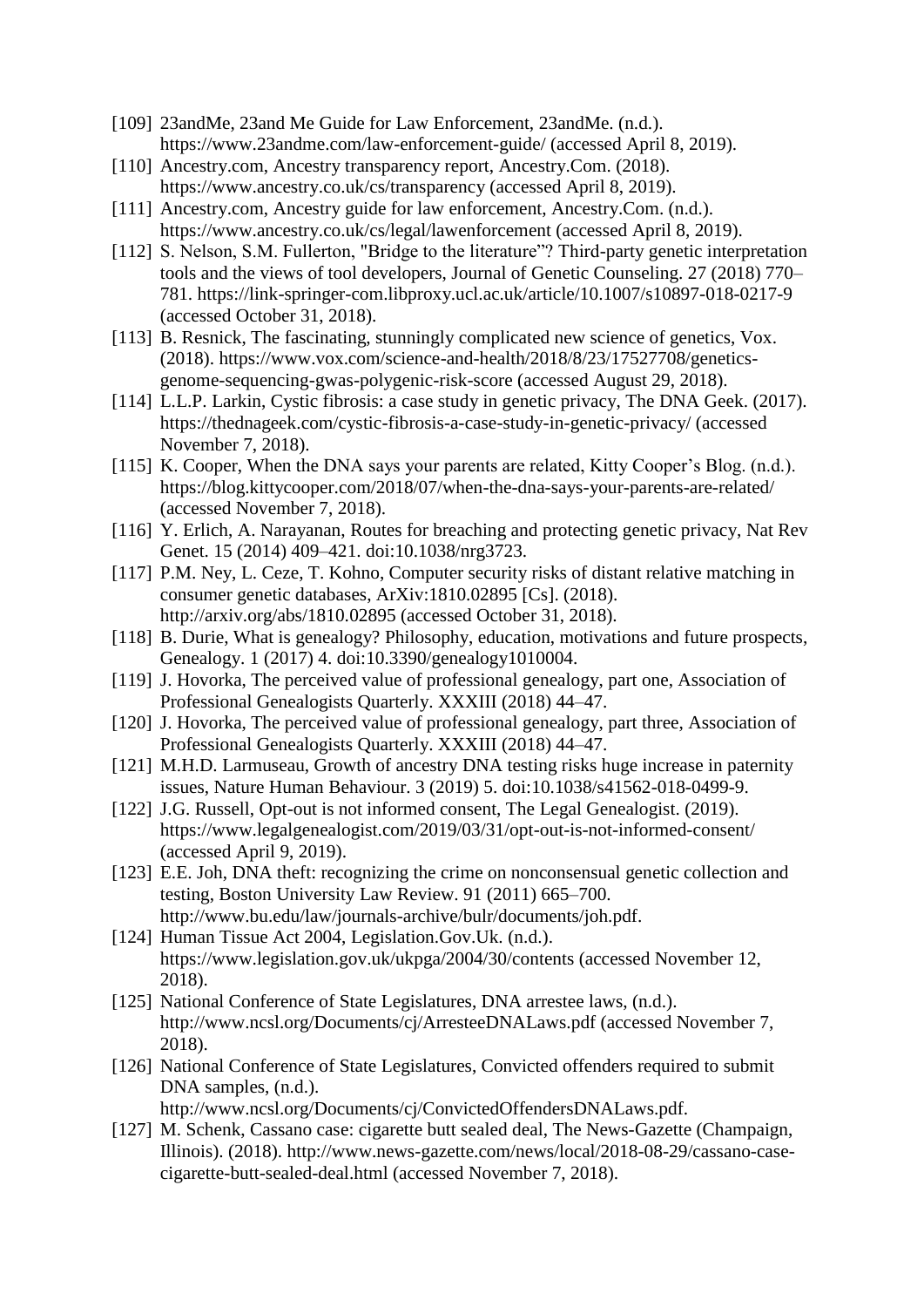- [128] M. Schenk, Cassano case: suspect lived within blocks of victim, The News-Gazette (Champaign, Illinois). (2018). http://www.news-gazette.com/news/local/2018-08- 29/cassano-case-suspect-lived-within-blocks-victim.html (accessed November 7, 2018).
- [129] C.N. Maguire, L.A. McCallum, C. Storey, J.P. Whitaker, Familial searching: a specialist forensic DNA profiling service utilising the National DNA Database® to identify unknown offenders via their relatives—the UK experience, Forensic Science International: Genetics. 8 (2014) 1–9. doi:10.1016/j.fsigen.2013.07.004.
- [130] J. Kim, D. Mammo, M.B. Siegel, S.H. Katsanis, Policy implications for familial searching, Investig Genet. 2 (2011) 22. doi:10.1186/2041-2223-2-22.
- [131] C.R. Munoz, Sheriff: new DNA technology solves 1999 murder of Sarasota woman, Herald-Tribune (Sarasota). (2018). https://www.heraldtribune.com/news/20180919/sheriff-new-dna-technology-solves-1999-murder-of-sarasota-woman?start=19 (accessed November 7, 2018).
- [132] R. Leibrock, The conspiracy issue: the Golden State Killer had an accomplice!, Sacramento News & Review. (2018). https://www.newsreview.com/sacramento/conspiracy-issue-thegolden/content?oid=26507120 (accessed November 7, 2018).
- [133] Ballotpedia, California Proposition 69, required collection of DNA samples from felons (2004), Ballotpedia. (n.d.). https://ballotpedia.org/California\_Proposition\_69,\_Required\_Collection\_of\_DNA\_Sa mples from Felons (2004) (accessed November 8, 2018).
- [134] M. DeLisi, Forensic epidemiology: harnessing the power of public DNA sources to capture career criminals, Forensic Science International. 291 (2018) e20–e21. doi:10.1016/j.forsciint.2018.07.018.
- [135] P.J. Speaker, The jurisdictional return on investment from processing the backlog of untested sexual assault kits, Forensic Science International: Synergy. 1 (2019) 18–23. doi:10.1016/j.fsisyn.2019.02.055.
- [136] S.M. Fullerton, R. Rohlfs, Should police detectives have unrestricted access to public genetic databases?, Leapsmag. (2018). https://leapsmag.com/should-police-detectiveshave-total-access-to-public-genetic-databases/ (accessed October 28, 2018).
- [137] A. Cutway, DNA match from genealogy site leads to arrest in 2001 murder of UCF student, Click Orlando. (2018). https://www.clickorlando.com/news/dna-match-fromgenealogy-site-leads-to-arrest-in-2001-murder-of-ucf-student (accessed November 7, 2018).
- [138] E. Campanella, Government using ancestry websites to deport immigrants: lawyer, court documents, Global News. (2018). https://globalnews.ca/news/4616715/ancestrydna-test-deportation-cbsa/ (accessed November 7, 2018).
- [139] NZ Herald, 47 year old US murder mystery linked to NZ through victim DNA and Kiwi-made bra, New Zealand Herald. (2018). https://www.nzherald.co.nz/nz/news/article.cfm?c\_id=1&objectid=12157532 (accessed November 9, 2018).
- [140] M. (Doc) Edge, G. Coop, How lucky was the genetic investigation in the Golden State Killer case?, BioRxiv. (2019) 531384. doi:10.1101/531384.
- [141] S. Zhang, V. Darbha, The Atlantic argument: you should be worried about your DNA privacy, (2018). https://www.theatlantic.com/video/index/574543/dna-privacy/ (accessed November 7, 2018).
- [142] K. Dedrickson, Universal DNA databases: a way to improve privacy?, J Law Biosci. 4 (2017) 637–647. doi:10.1093/jlb/lsx041.